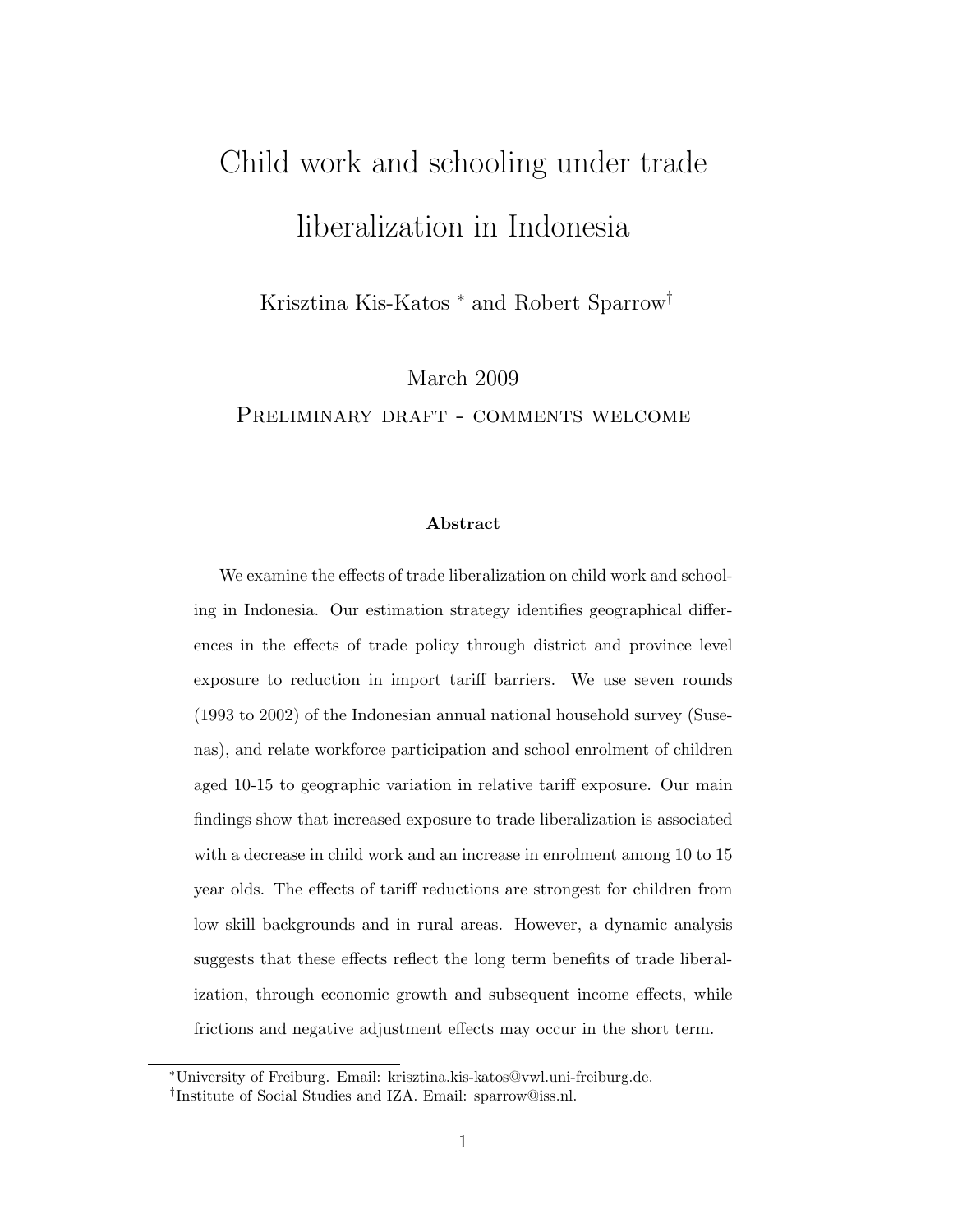# **1 Introduction**

The effects of trade liberalization on work and schooling of children are widely debated and public and political interest in the issue is high. From a theoretical perspective the effects of trade liberalization on children's outcomes are a priori unclear (e.g., Ranjan 2001, Jafarey and Lahiri 2002) as trade liberalization acts potentially through several channels, changing relative prices, real income distribution, wages and net returns to education. The arising income and substitution effects can both raise and reduce schooling and workforce participation of children.

Nevertheless, empirical evidence on the issue is scarce. Cross-country studies generally find that trade liberalization did not lead to increases in child labour on average (Cigno, Rosati and Guarcello 2002), and more open economies have less child labour because they are richer (Edmonds and Pavcnik 2006). However, empirical studies based on micro data and direct evidence from liberalization experiences are required to identify the main channels at work. For Vietnam, Edmonds and Pavcnik (2005) find that rice price increases due to a dismantling of export quotas led to an overall decrease in child labour in the 1990s, especially due to the relatively evenly distributed favorable income effects. In contrast, Edmonds, Pavcnik and Topalova (2007) find that in rural India, districts that have been more strongly exposed to trade liberalization have experienced smaller increases in school enrolment on average, which they argue is primarily due to the unfavorable income effects to the poor and the relatively high costs of education in these districts.

Recent studies find empirical evidence that positive transitory income shocks can have negative effects on human capital accumulation of children. Temporary relative price changes, in particular changes in the value of children's time, can bring about substitution effects that may outweigh income effects, at least in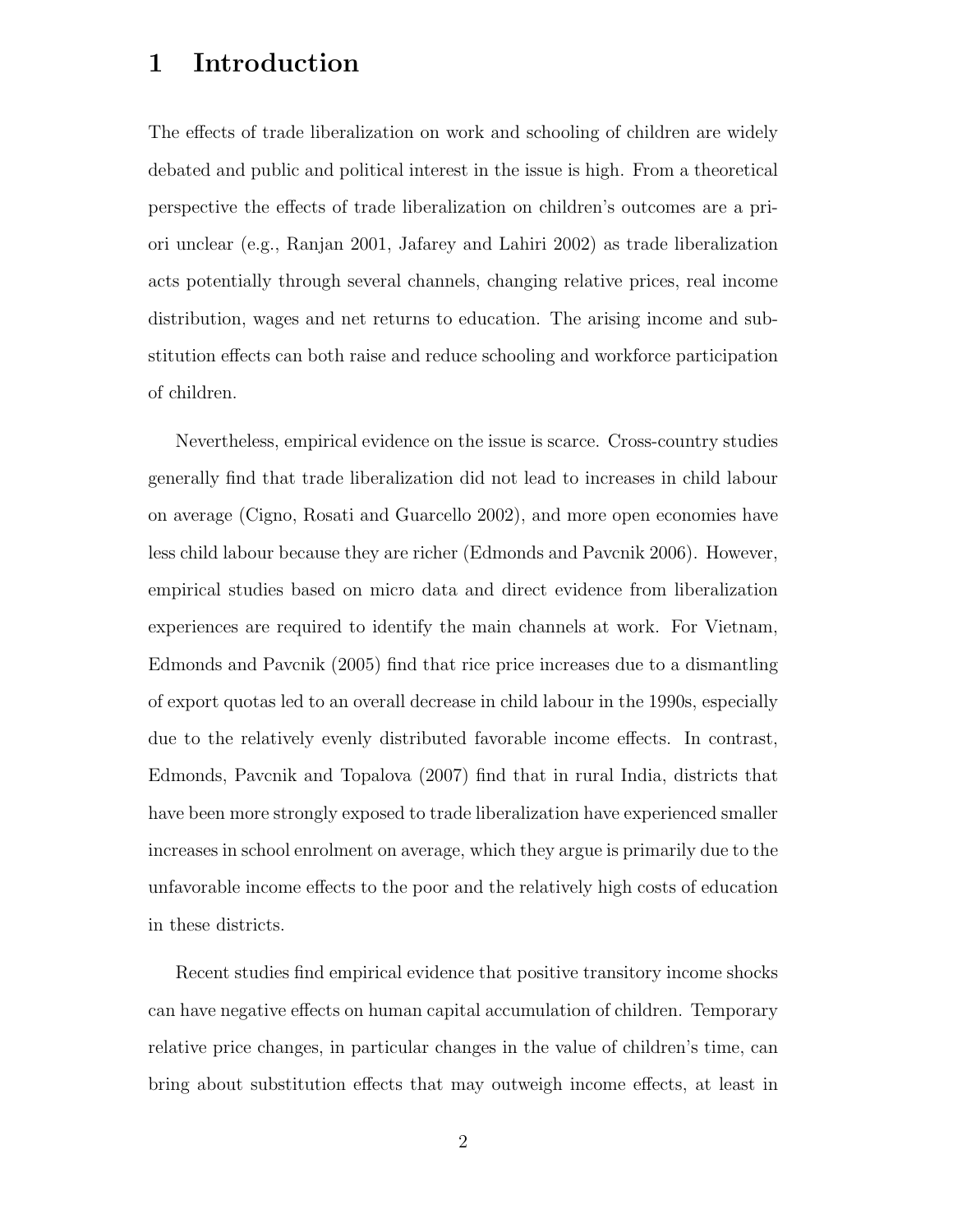the short term. Kruger (2007) finds that positive coffee production value shocks in Brazil are associated with increased agricultural child labour incidence and decreased school attendance, in particular for the poor.

This study examines the trade liberalization experience of Indonesia in the 1990s, and relates child outcomes to district and province level exposure to reduction in import tariff barriers. In preparation to and following its accession to the WTO, Indonesia went through a major reduction in tariff barriers: average import tariff lines decreased from around 19.4 percent in 1993 to 8.8 percent in 2002. During that same period the workforce participation of children aged 10 and 15 years decreased while school enrolment steadily increased. Due to Indonesia's size and geographic variation in economic structure, the various districts have been very differently affected by trade liberalization, which offers us a valuable identification strategy.

Our identification strategy follows that of Edmonds et al. (2007), as we combine geographic variation in sector composition of the economy and temporal variation in tariff lines by product category, yielding geographic variation in (changes in) average exposure to trade liberalization over time. We define two alternative measures of geographic exposure to trade liberalization, by weighting tariffs on different product categories by the shares these products take in the regional (district level) structure of employment. In addition to this, the data allows us to go beyond the fixed effects approach employed in earlier studies and investigate the dynamic effects of trade liberalization.

The analysis draws on a large variety of data sources. Indonesia's annual national household survey (Susenas) provides information on the main activities of children and their basic socio-economic characteristics. We use four rounds of this repeated cross section data, spaced at 3–year intervals between 1993 and 2002. As the Susenas is representative at the district level, we apply our analysis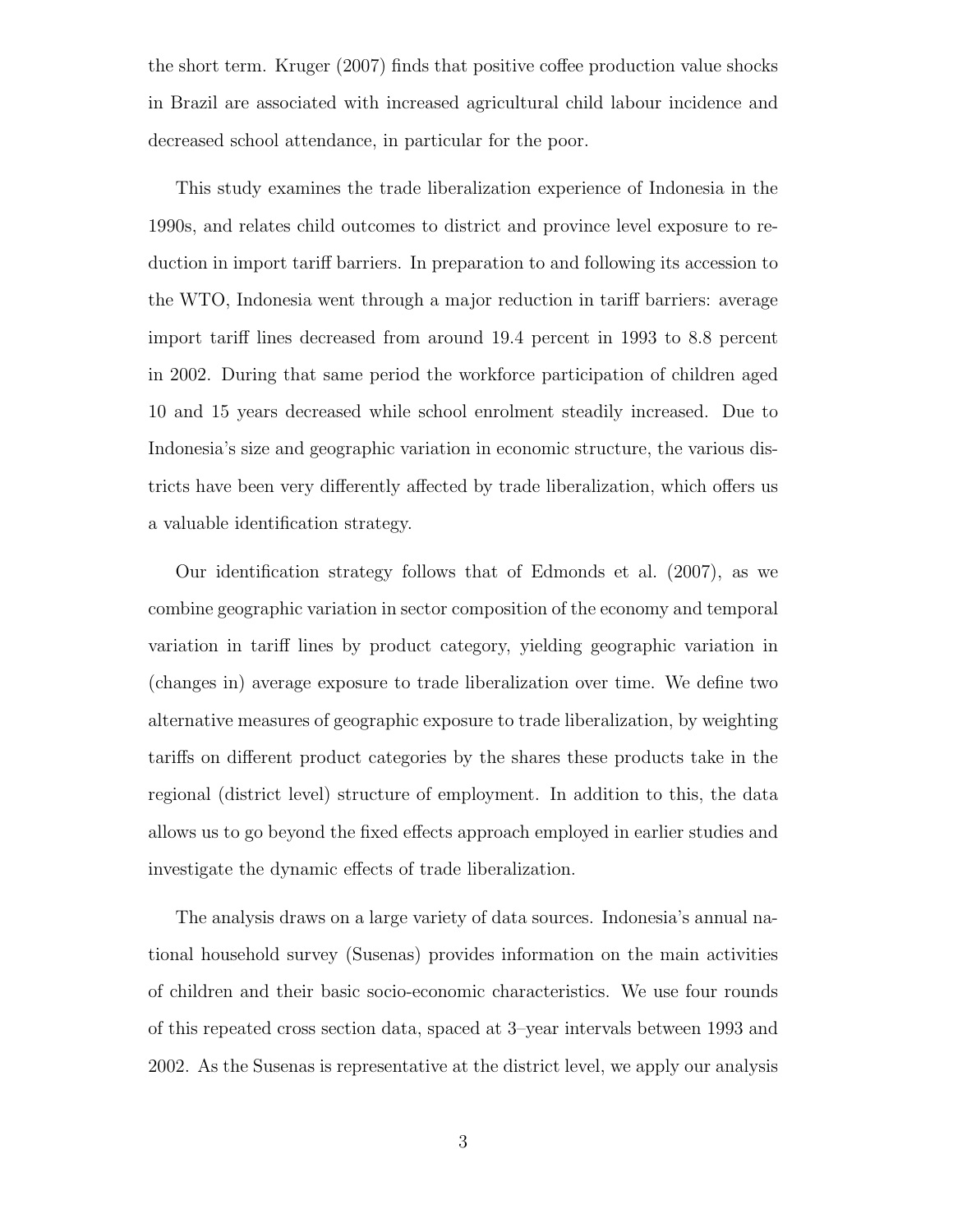both at the individual level using pooled repeated cross section data with district fixed effects, and at the district level with pseudo panel data for 261 districts. The data on economic structure of the districts comes from information on regional GDP (GRDP) of the Central Bureau of Statistics in Indonesia (BPS), while district-level employment shares are based on the national household survey (Susenas). Additional information on district characteristics is derived from different rounds of PODES, the Village Potential Census. Finally, information on tariff lines comes from the TRAINS database.

Our main findings show that stronger exposure to trade liberalization has lead to a decrease in child labour among 10 to 15 year olds. The effects are strongest for the poor and children from low skill backgrounds. The effects of tariff reductions diminish for children from high skill households. A matching pattern is observed for schooling, as tariff reductions are associated with higher enrollment rates. However, the dynamic analysis suggests that these effects reflect the long term benefits of trade liberalization, through economic growth and subsequent income effects, while frictions and negative adjustment effects may occur in the short term.

The next section of the paper will elaborate on the context of the tariff reductions in Indonesia, and the developments in child labour and education for our study period. The third section presents the data and sets out the identification strategy. The results are then discussed in section 4 while section 5 concludes.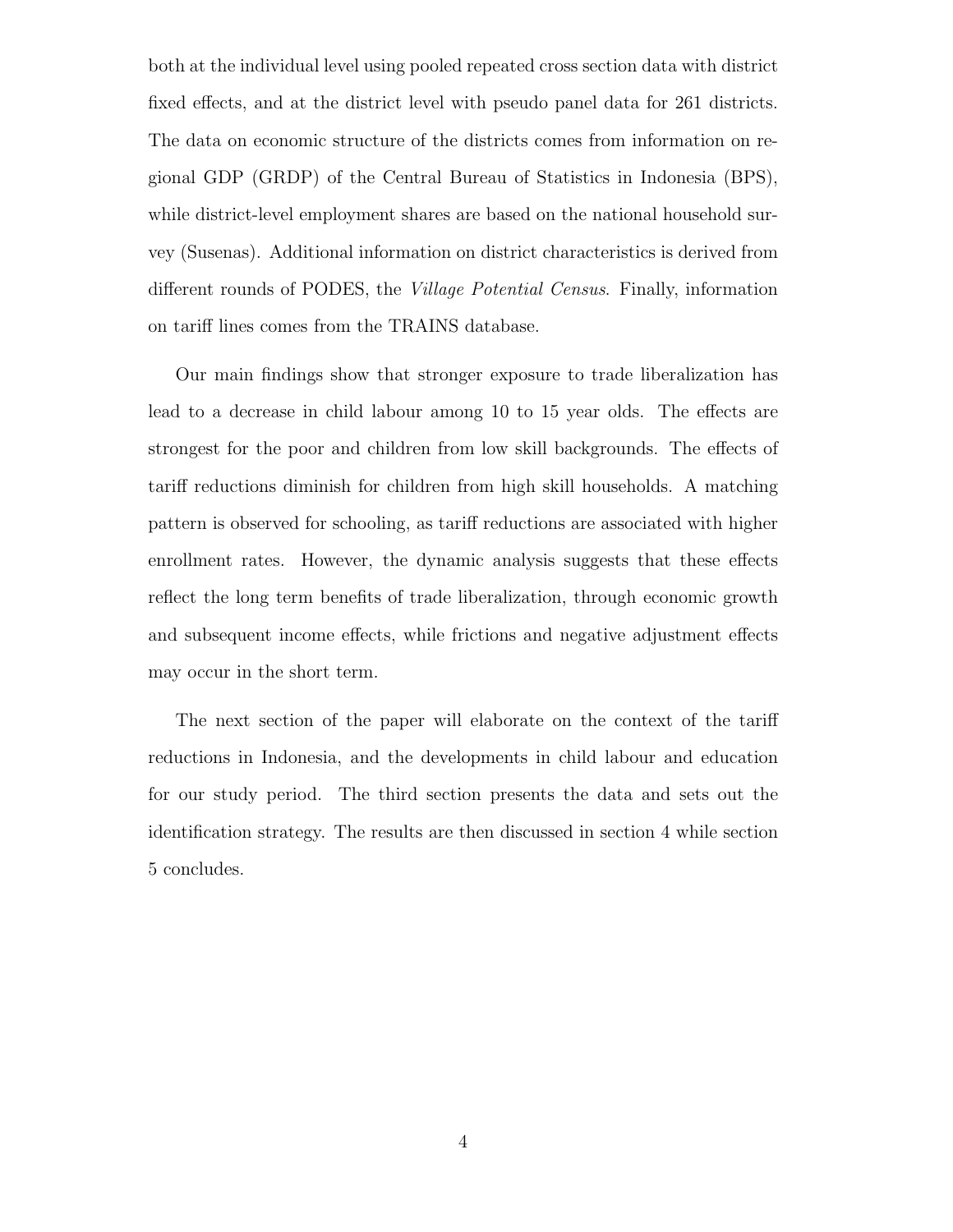# **2 Trade liberalization and children in Indonesia**

# **2.1 Trade liberalization in the 1990s**

Trade liberalization in Indonesia took place over more than fifteen years. From the mid-1980s the former import substitution policy has been gradually replaced by a less restrictive trade regime, tariff lines have been reduced while at the same time a slow tarification of non–tariff barriers took place (Basri and Hill 2004). This laid the ground to the next wave of trade liberalization in the mid–1990s, with rising foreign firm ownership and increasing export and import penetration.[1](#page-4-0) Tariff reductions were particularly strong in the 1990s, with Indonesian trade liberalization policy in that decade being defined by two major events: the conclusion of the Uruguay round in 1994 and Indonesia's commitment to multilateral agreements on tariff reductions, and the Asian economic crisis in 1998 and the post-crisis recovery process. After the Uruguay round Indonesia committed itself to reduce all of its bound tariffs to less than 40% within ten years. In May 1995 a large package of tariff reductions has been announced which laid down the schedule of major tariff reductions till 2003, and implemented further commitments of Indonesia to the Asia Pacific Economic Cooperation (Fane 1999). While the removal of specific NTBs was accompanied by a temporary rise in tariffs (especially in the food manufacturing sector), this did not affect the overall declining trend in any major way.

Figure [1](#page-35-0) shows the reduction in tariff lines over time and the variation between industries. On average, nominal tariffs reduced from 17.2 percent in 1993

<span id="page-4-0"></span><sup>1</sup> Arguably, cronyism and specific protection of a few industries with ties to the Soeharto– family—especially chemicals, motor vehicles and steel—reduced the effect of overall liberalization. However, the largest part of the cronyism occurred in nontraded sectors and did not further affect protection of the traded sectors (Basri and Hill 2004, p.637).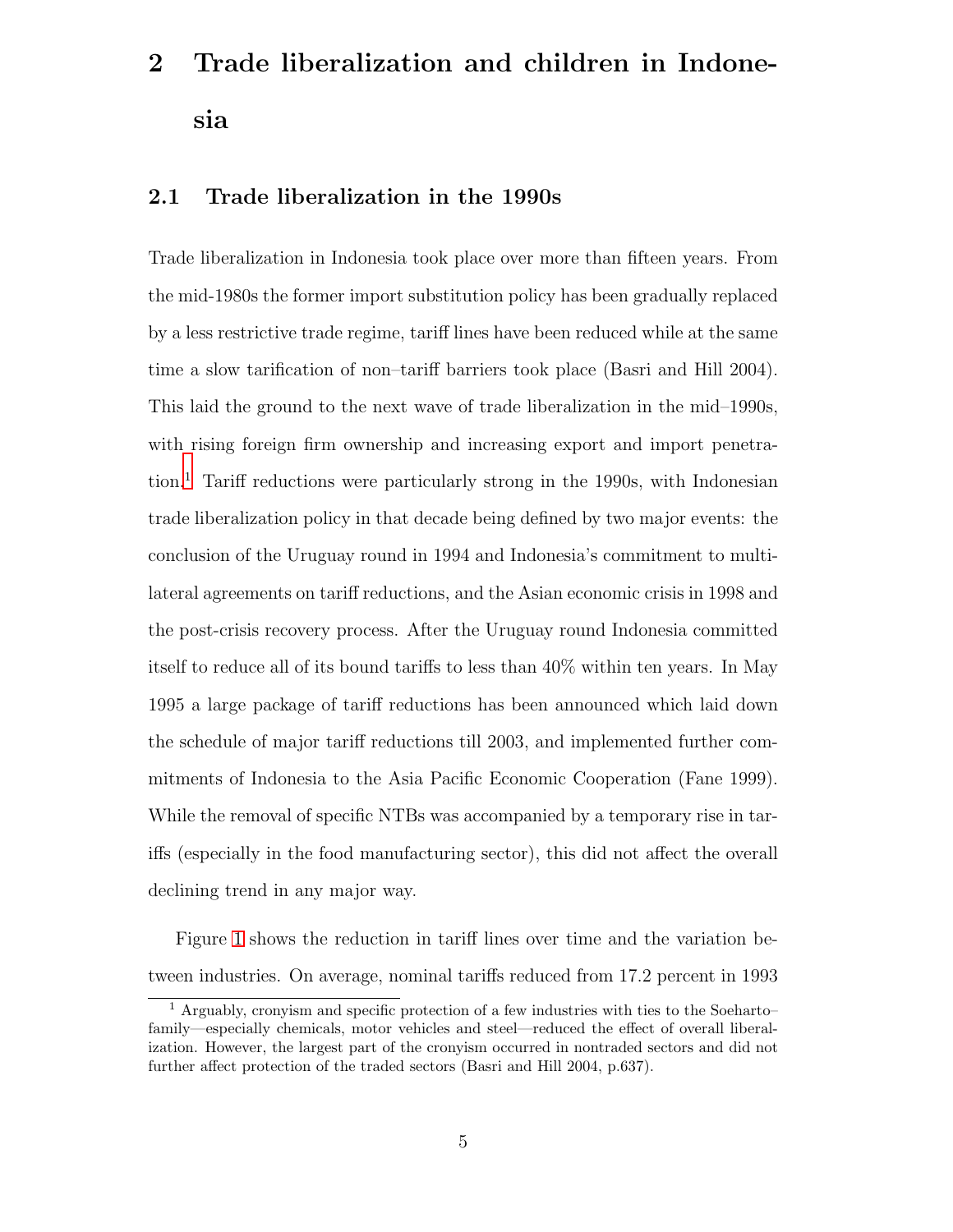to 6.6 percent in 2002. In this period the strongest reductions occurred from 1993 to 1995 and during the post crisis period after 1999. Tariff dispersion decreased especially in the post–crisis period when reductions have been more universal. While tariffs decreased across the board, we see differences in initial levels and in the extent of decrease (see Figure [2\)](#page-35-1). Manufacturing started with relatively high tariff barriers but also shows the strongest reductions. For example, wood and furniture saw tariffs decline from 27.2 to 7.9 percent, textiles form 24.9 to 8.1 percent and other manufacturing from 18.9 to 6.4 percent. The average tariffs for agriculture were already much lower in 1993, at 11.5, and which reduced to 3.0 percent.<sup>[2](#page-5-0)</sup>

Existing studies on the effects of Indonesian trade liberalization document both an increased firm productivity (Amiti and Konings 2007, Arnold and Smarzynska Javorcik 2005), and a relative improvement of working conditions (Sitalaksmi, Ismalina, Fitrady and Robertson 2007) in manufacturing, while the effects on overall poverty differ in the short and long run (Hertel, Ivanic, Preckel and Cranfield 2004). At the plant–level, Amiti and Konings (2007) find that trade liberalization affected firms' productivity through two main channels: Falling tariffs on imported inputs fostered learning and raised both product quality and variety, while falling output protection increased the competitive pressures. Comparing the two effects they argue that gains from falling input tariffs were considerably higher. Firm productivity has also been strongly affected by FDI flows: firms with increasing foreign ownership experienced restructuring, employment and wage growth as well as stronger linkages to export and import markets (Arnold and Smarzynska Javorcik 2005).

At the same time, working conditions seem to have improved especially in manufacturing: Based on individual employment data, Sitalaksmi et al. (2007)

<span id="page-5-0"></span><sup>2</sup>Figure [3](#page-36-0) shows that tariff reductions and tariff levels are reasonably positively related; all outliers showing significant increases in tariffs are related to alcoholic beverages and soft drinks that were subject to a major retarification of non-tariff barriers.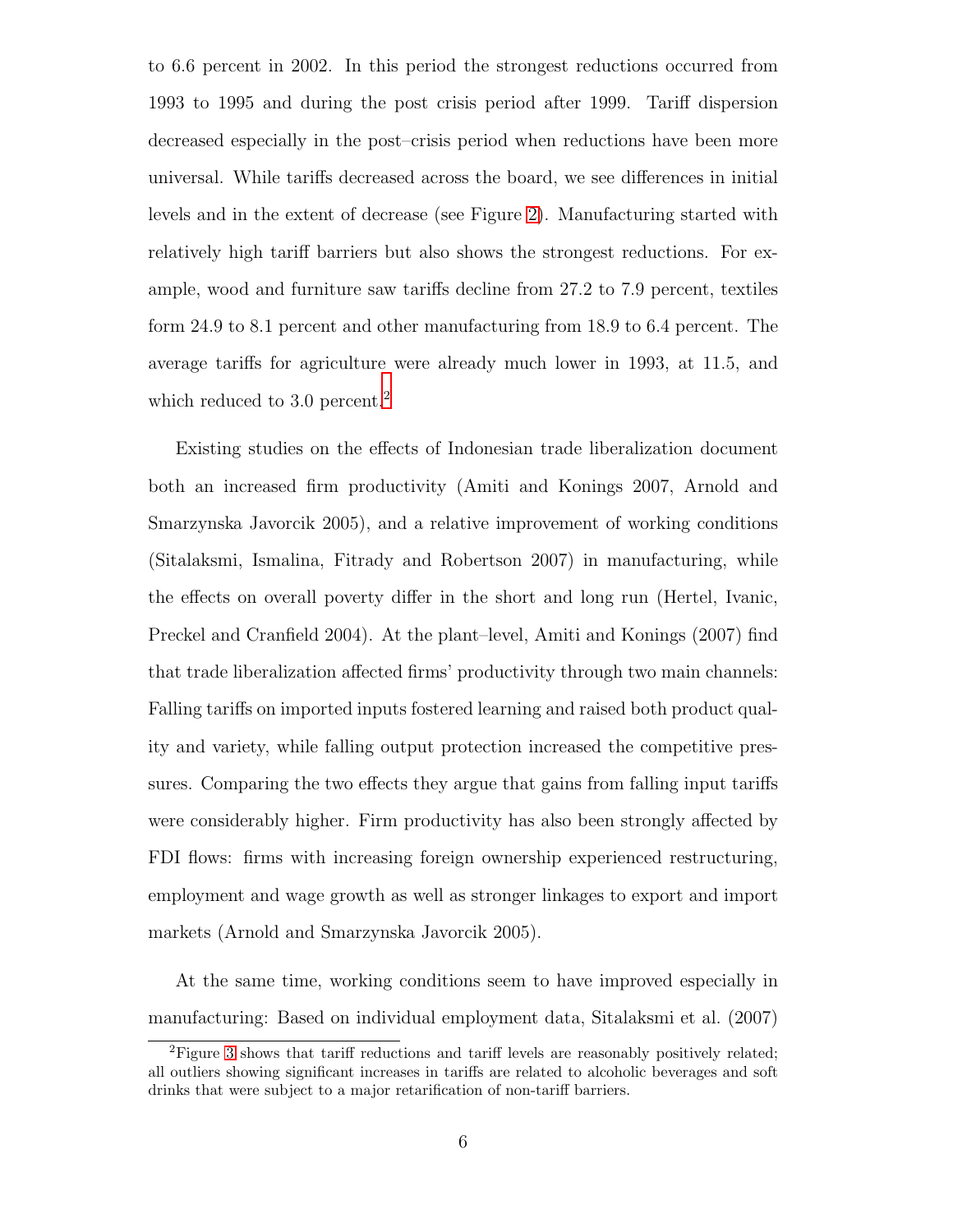argue that the increase in export–oriented foreign direct investment went along with rising relative wages in the textile and apparel sector. Additionally, working conditions, proxied by workers' own assessment of their income, working facilities, medical benefits, safety considerations and transport opportunities, improved over time in the expanding manufacturing industries as compared to agriculture.

The overall effects of trade liberalization on household poverty can be expected to differ in the short and the long run. The microsimulation analysis of Hertel et al. (2004) stratifies Indonesian households according to their earnings specialization in 1993 and shows that self-employed agricultural households are the most likely losers of a multilateral trade liberalization in the short–run, which is especially due to falling relative prices in agriculture. In the longer run some former agricultural workers will be moving into the formal wage labor market and the poverty headcount can be expected to fall for every earnings group. A further decomposition of the poverty changes finds that trade reforms in other countries lead to a reduction in poverty in Indonesia but that liberalization in Indonesia's protected manufacturing industries has an opposite effect.[3](#page-6-0)

# **2.2 Child work**

Indonesia experienced a steady decline in child work in the thirty years before the Indonesian economic crisis, but this decline stagnated with the onset of the crisis (e.g., Suryahadi, Priyambada and Sumarto 2005). Nevertheless, child work did not increase considerably in face of to the economic crisis (see e.g., Cameron 2001) which might be partly due to compositional effects: during the crisis children have been moving out of the formal wage employment sector into

<span id="page-6-0"></span><sup>3</sup> Suryahadi (2001) documents a fast increase in the employment of skilled labor force as well as a decline in wage inequality (faster wage growth for the unskilled) during trade liberalization in Indonesia although he does not establish causality.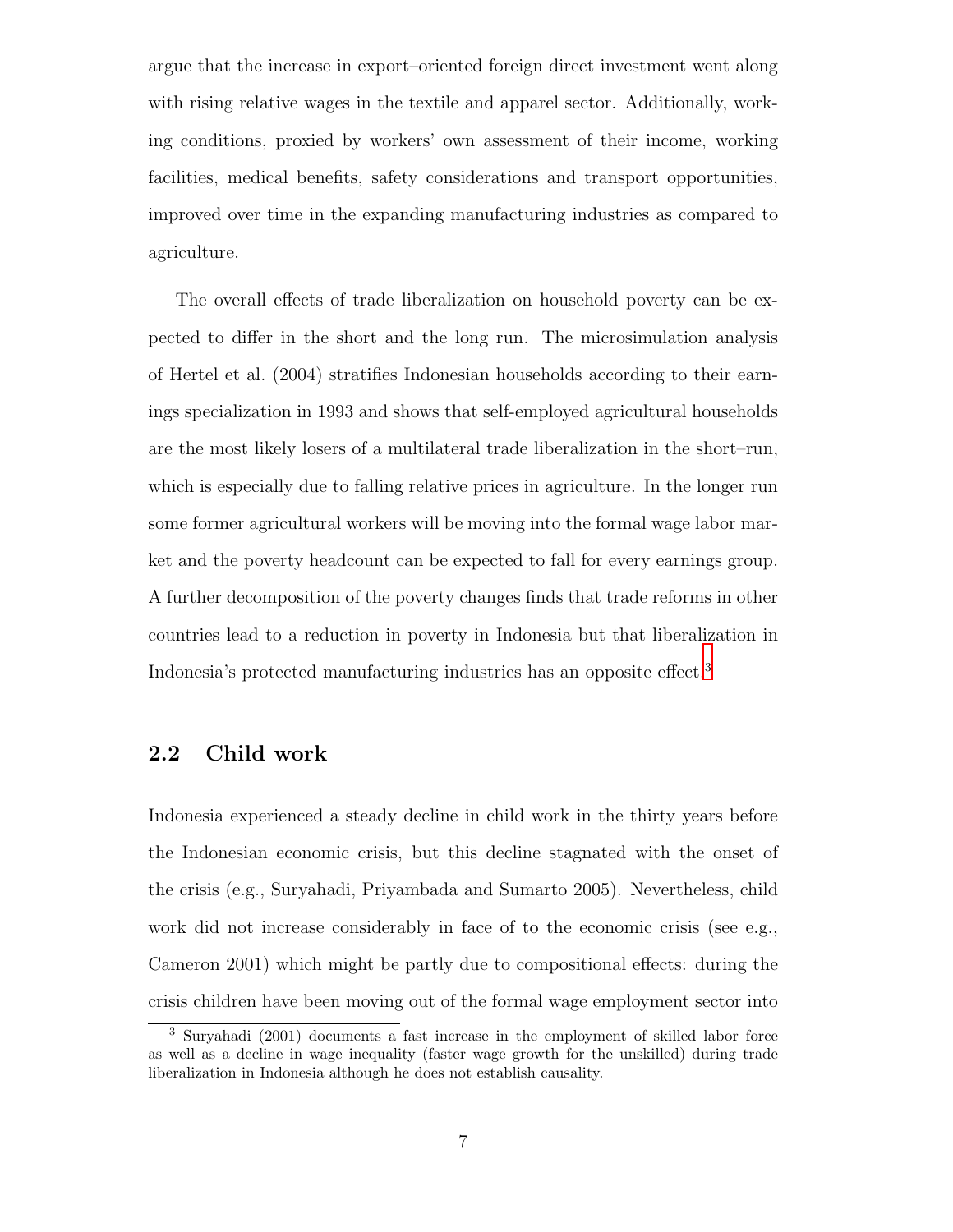other small-scaled activities (Manning 2000).

The decline in child work is portrayed in Figure [4,](#page-36-1) for boys and girls, and by different age groups. Child work is here defined as any work activity that contributes to household income. In 1993 almost 8.0 percent of boys age 10 to 12 had worked for income in the last week, but which had decreased to just under 2.3 percent in 2002. For boys age 13 to 15, work incidence halved over that period, from 28.3 percent in 1993 to 14.8 percent in 2002. Similar patterns are observed for girls, although girls tend to be less involved in income generating activities. Child work decreased from 5.4 to 1.6 percent for girls age 10 to 12, and from 22.1 to 10.0 percent for girls age 13 to 15. For the senior secondary school age group there is also a considerable decline in work activities; from 53.0 to 41.8 percent for boys and from 40.7 to 30.2 percent for girls. There are substantial gender differences in economic and domestic activities. Boys work activities is predominantly related to household income earnings, while girls' work activities consist of a relative large share of domestic work.

We find a slight increase in child work in the post-crisis recovery period, after 2000. This increase occurred in all sectors and could reflect the belated effects of the economic crisis, as Indonesia recovered more slowly from the crisis than its neighbours. While the crisis did not see initial increases in child work, household smoothing strategies may not be sustainable for longer durations, which could have increased pressure on households to draw upon child work as the adverse effects of the crisis prolonged.

Agriculture is the main sector for child work, and developments in this sector are driving the overall trends, as shown in figure [5.](#page-37-0) In 1993 just over 75 percent of child work in the age group 10 to 12 occurred in agriculture, while two in three child workers aged 13 to 15 worked in agriculture. The dominance of the agricultural sector in child work translates to a 79 and 69 percent share in the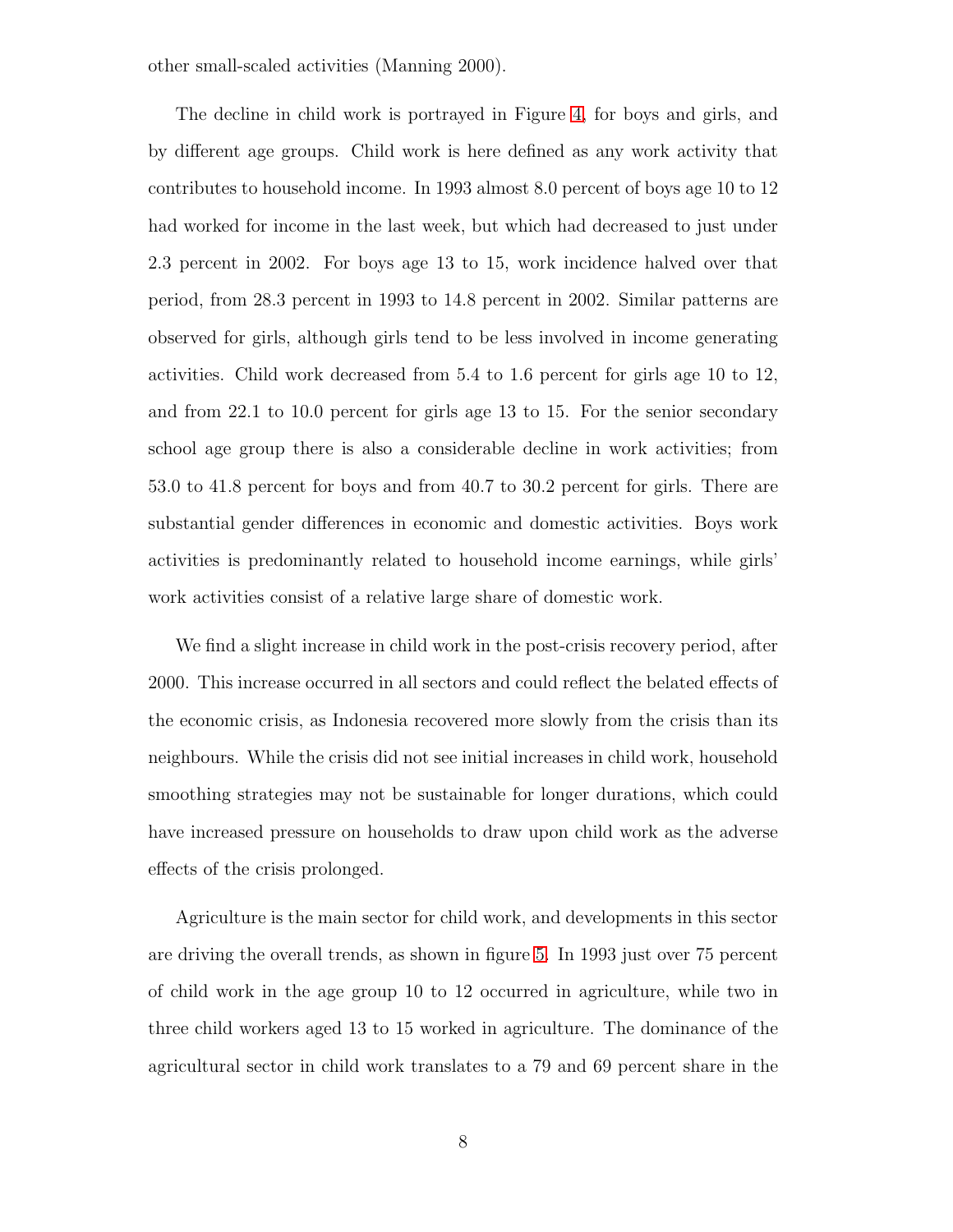overall reduction in child work. However, the relative changes from 1993 to 2002 are remarkably constant across sectors.

The trends in child work vary greatly by location and education attainment of the head of household (Table [1\)](#page-28-0). Child work incidence is much higher in rural areas compared to urban areas, but rural areas experienced the largest decline, both in absolute and relative terms. Among boys in rural households 24.2 percent worked for income in 1993, among boys in urban areas 6.3 percent. By 2002 rural child work had halved to 12.3 percent, while in urban areas it had reduced by about a third, to 4.3 percent. For girls the decline in child work incidence is even stronger, dropping from 17.2 to 7.3 percent in rural areas, and from 7.0 to 3,9 percent in urban areas. Child work incidence decreases with the level of education of the head of household. Boys living in households where the head of household has not finished primary education, are almost 6 times more likely to work than boys from households where the head of household holds a degree higher than junior secondary school; for girls this ratio is about 3. For all the levels of education we see child work incidence decreasing.

## **2.3 Schooling**

Indonesia has shown strong improvements in education attainment over past decades, reaching almost universal primary school enrolment already in the mid 1980s (e.g., Jones and Hagul 2001, Lanjouw, Pradhan, Saadah, Sayed and Sparrow 2002). Indonesia's current 9 year basic education policy aims at achieving universal enrolment for children up to the age of 15; that is, up to junior secondary school. But while junior secondary school enrolment has certainly improved, the large drop out of around 30 percent in the transition from primary to junior secondary (around 70 percent) remains a thorn in these ambitions. In particular striking are the relatively low transition rates among the poor. Amongst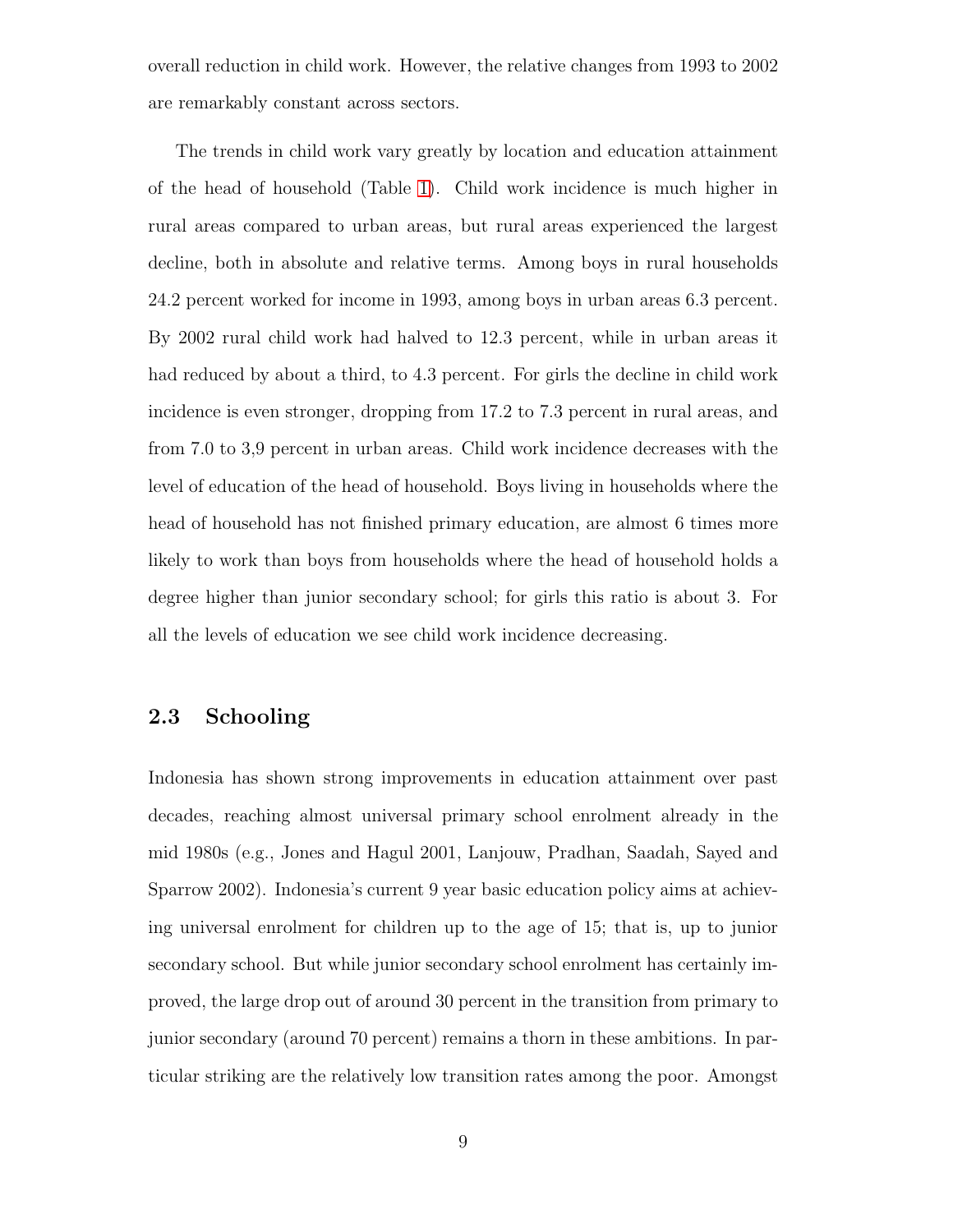the poorest 20 percent of the population, almost half of the children that finish primary school drop out at junior secondary level; this in stark contrast to the 12 percent drop out rate for the richest quintile (Paqueo and Sparrow 2006). Other problems that are still cause for concern are delayed enrolment and relatively high repetition rates.

The economic crisis did not lead to a large school dropout, as was initially feared after a similar experience in the late 1980s, although the increase in enrolment did stagnate in 1999. Households appeared to have employed alternative short term smoothing strategies to protect the education of their children, in particular children in secondary school as this is associated with relatively higher sunk costs and future returns (Thomas, Beegle, Frankenberg, Sikoki, Strauss and Teruel 2004). A second explanation can be found with the success of a social safety net scholarship programme in preventing a decrease in primary enrolment (Sparrow 2007).

Figure [6](#page-37-1) shows the recent trend in enrolment by age group (irrespective of enrolment level). Enrolment among primary school age children has been near universal throughout the period 1993 to 2002. There is a strong increase in enrolment for the 13 to 15 and the 16 to 18 year old, with a slight decrease in the post crisis years. A striking feature for Indonesia is that, unlike for child work, we see no gender gap.

The differential trends in enrolment by household characteristics and location are shown in Table [2.](#page-29-0) While school enrolment is higher among children in urban areas, it is the strong increase in the rural areas that has driven the national trend during the 1990s. The enrolment rate in rural areas increased from just below 80 percent in 1993 to just above 85 percent in 2002. In urban areas we see little change in the male enrolment rate, but an increase for girls. Enrolment of boys and girls age 10 to 15 year is universal for children from relatively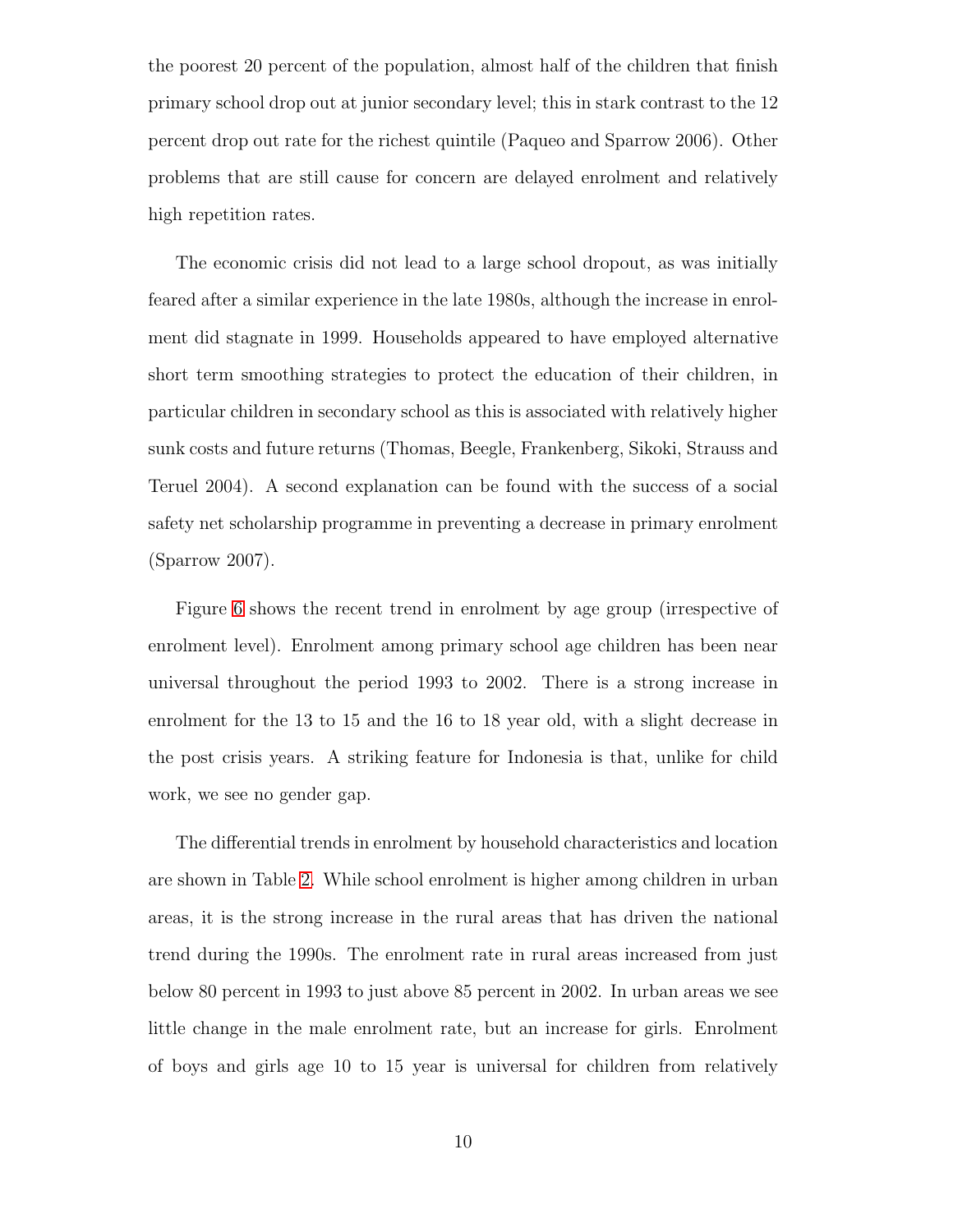high educated households. But for children in households where the head of household did not finish primary schooling, enrolment generally remains below 80 percent. But similar to rural areas, it is the group with the lowest initial level of enrolment where we see the largest relative and absolute gains from 1993 to 2002.

In the remainder of this analysis we focus on primary school age children close to the transition point, age 10 to 12, and junior secondary school age children, age 13 to 15. For children younger than 10 enrolment is universal and information on work is not available.

Public spending on education decreased slightly in early 1990s, to 2.5 percent in the pre-crisis year 1997. After the crisis this trend reversed. From 2000 to 2003 per capita public education spending increased by 49 percent, while education spending as share of GDP increased to 3 percent in 2003 (World Bank 2006). Nevertheless, public spending remains relatively low compared to countries in the region. In South-East Asia only Bangladesh and Cambodia spend a smaller share of GDP on education.

In general, public spending on education is targeted to the poor due to relatively pro-poor enrolment in public primary schools. But there are large differences between school levels. With low transition rates to secondary school among the poor, benefit incidence of public spending shows a neutral distribution for junior secondary school, and is targeted to the non-poor for secondary school (Lanjouw et al. 2002, World Bank 2006).

The main barriers to education concern both demand and supply factors. Paqueo and Sparrow (2006) find that enrolment is sensitive to the level of school fees, in particular for secondary education. However, indirect costs form even a more formidable obstacle to enrolment, in the form of tuition fees, text books and uniforms, and transport costs. Another deterrent for enrolment are opportunity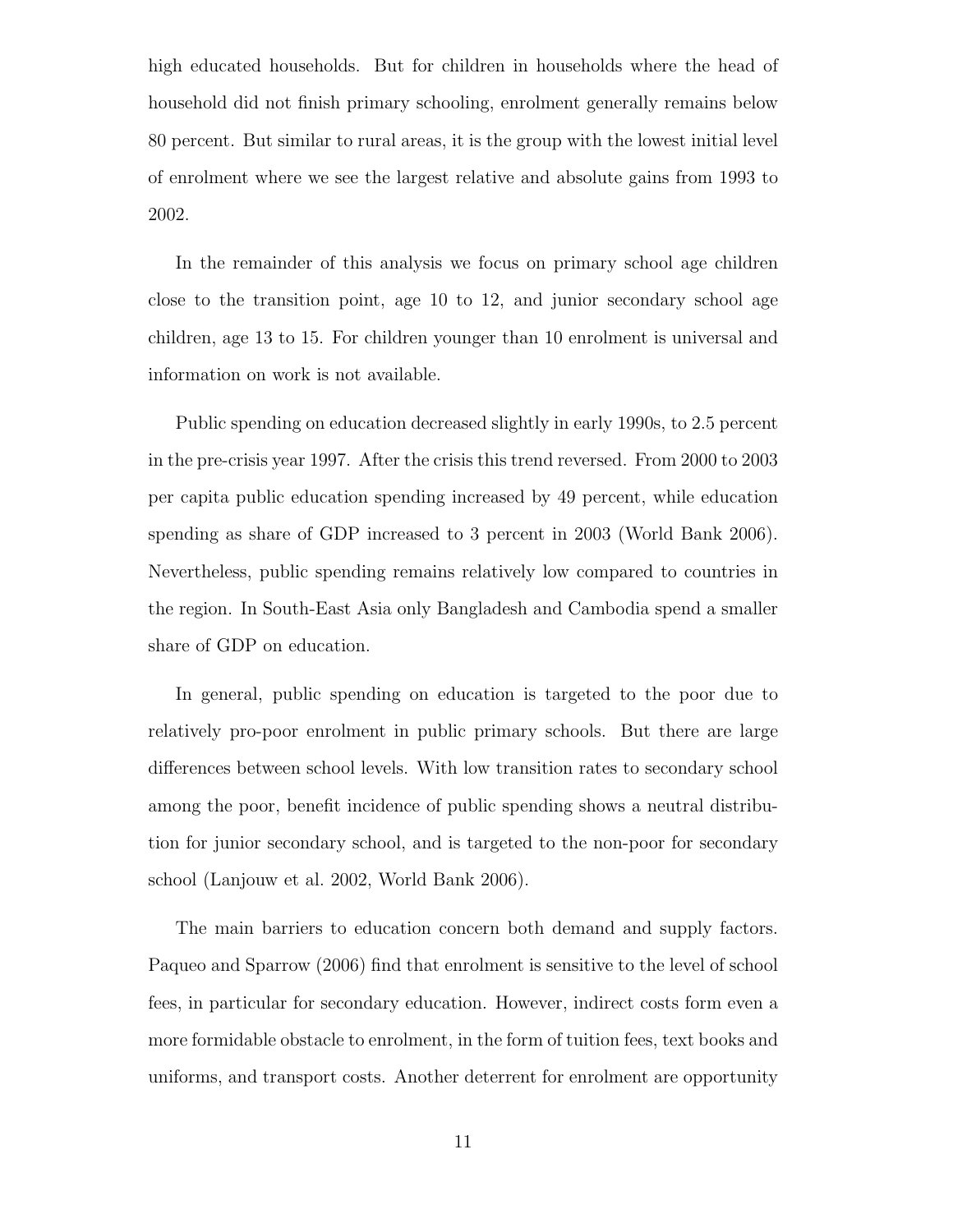cost of schooling, as increased wages for children in local labour markets appear to reduce the probability of enrolment. Regarding the supply side factors, quality of education is a major source of concern in Indonesia. In particular teacher quality and absenteeism, and lack of access to secondary schools, especially in remote and rural areas (World Bank 2006).

## **2.4 Expected effects of trade liberalization**

Consider a household consisting of one child and one adult where the adult maximizes a joint utility from consumption and schooling and allocates the child's time between work, and the normal goods schooling and leisure. The child is seen here as a perfect (although potentially less productive) substitute for unskilled adult labor (see e.g., Basu and Van 1998). Child work and schooling will react in this context to changes in household income, in child wages, and relative product prices.

Trade liberalization is generally reflected in changes in relative prices as they come closer to world market prices. A reduction of import tariffs, which is the focus of our analysis, alters relative prices and relative factor rewards in the economy. After reducing import tariffs, imported and import–competing products become relatively less expensive, which will both affect consumption and production patterns. For consumers, these changes in relative prices lead to an increase in real income as well as to an increase of opportunity costs of consumption of the other goods (child schooling and leisure among them).[4](#page-11-0) Producers of the import competing good who experience the relative price decrease experience losses and reduce their production. As a consequence, the relative demand for the factors that are used more intensively in production decreases.

<span id="page-11-0"></span><sup>4</sup> This effect through the consumption channel we neglect for the moment, and plan to come back to it in our subsequent work. As long as districts show relatively similar consumption patterns, not controlling for the consumption channel will not bias our estimates.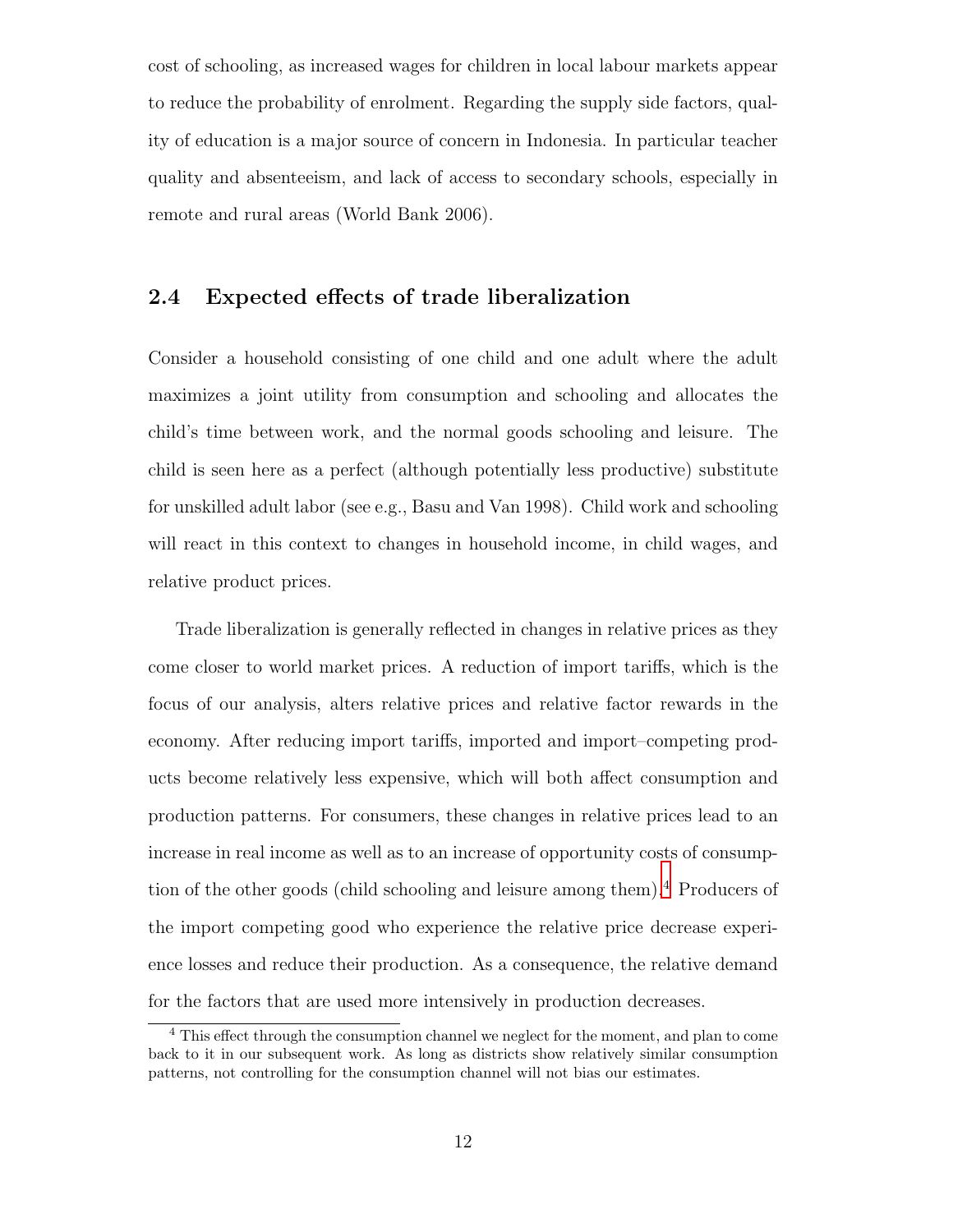The net effects of these changes on household income depend on the initial consumption pattern and factor ownership of the household. Changing relative factor rewards affect not only household income but also the opportunity costs of child schooling and leisure. In a dynamic context, they might also change the expected net returns to skill acquisition. If relative wages of unskilled increase (as documented for Indonesia by Suryahadi (2001)), this raises the net value of the child's time which might cet.par. raise child work and reduce schooling. Thus, income and substitution effects might act into opposite directions, and the net effect on child outcomes is an empirical question.

# **3 Data and empirical approach**

### **3.1 Data**

Indonesia's national socio-economic household survey, Susenas, provides information on the outcome variables and socio-economic characteristics for individuals and households. The Susenas is conducted annually around January-February and typically consists of a nationally representative sample of approximately 200,000 households. Districts are defined as municipalities (Kota) or predominantly rural areas (Kabupaten). Each district (both the Kota and Kabupaten) can be further divided into urban precincts (Kelurahan) and rural villages (Desa). The exception are the five districts comprising the capital Jakarta, which are defined as completely urban. It is at this district-urban/rural divide at which the Susenas sample is stratified. Hence, the Susenas is representative at the district level. In the analysis we will use the  $Desa/Kelurahan$ definition to identify households as either urban or rural.

The outcome variables record whether a child has worked in the last week and whether a child is enrolled in school. As mentioned earlier, market work is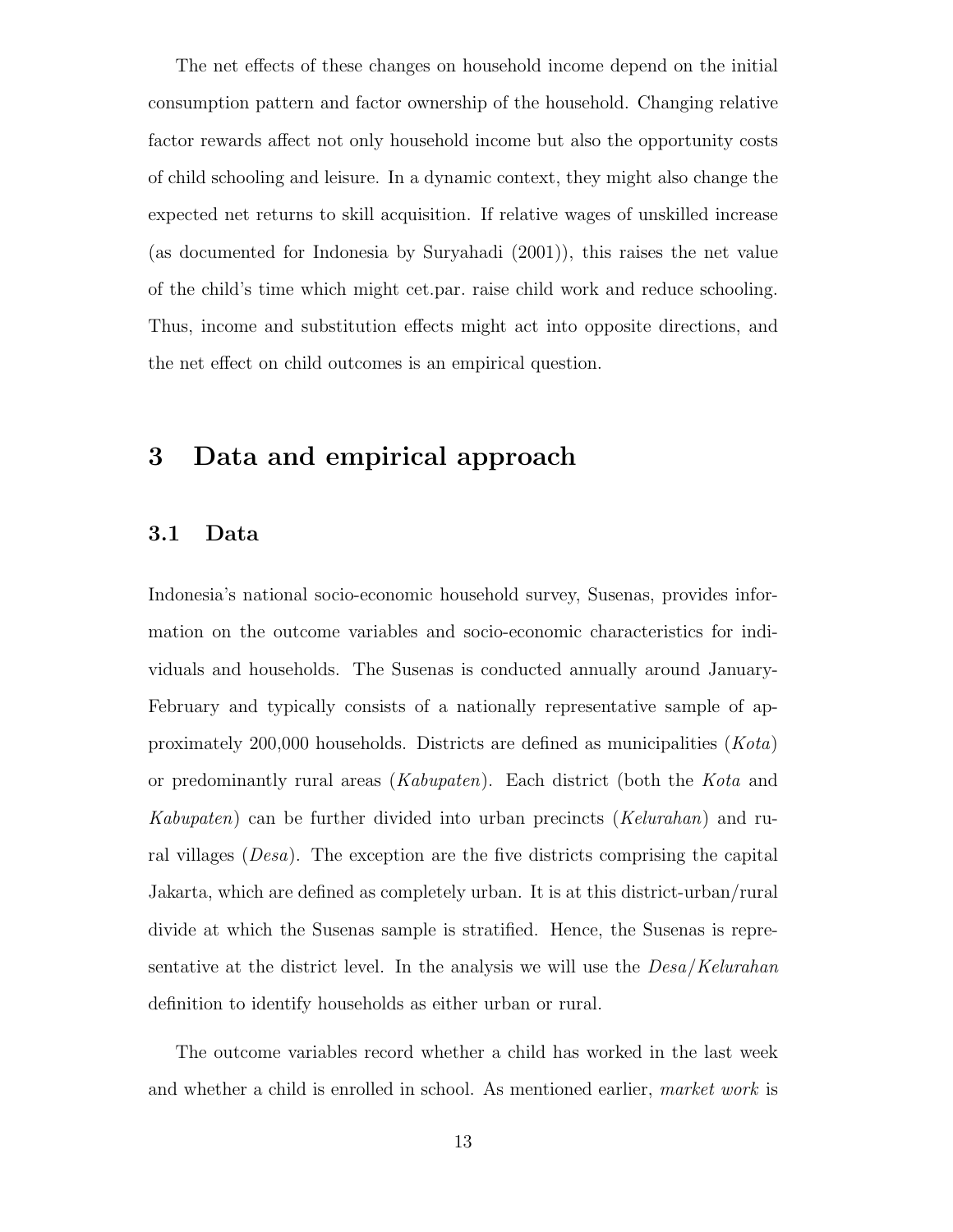defined as activities that directly generate household income, irrespectively of whether it was perforemd at the formal labor market or within the family. We distinguish it from domestic work which consists of household chores only. The Susenas also provides us information on education attainment of other household members, household composition and monthly household expenditure.

Information on tariff lines comes from the TRAINS database. These reflect the simple average of all applied tariff rates, which tend to be substantially lower than the bound tarrifs during the 1990s (WTO 1998, WTO 2003). As data on tariff lines is not available for some years (1994, 1997, and 1998), we use information from four three–year intervals (1993, 1996, 1999, and 2002) both in the pooled cross section and in the district panel. We can consistently match the relevant product categories to sectoral employment data derived from Susenas at the 1 digit level, of which the tradable sectors are agriculture, manufacturing and mining/quarrying.

The number of districts in the sample is not constant over time. First, we lose a number of districts due to missing data for some years. Districts in Aceh, Maluku and Irian Jaya have not been included in the Susenas in some years due to violent conflict situations at the time of the survey. In addition, the 13 districts in East Timor were no longer covered by Susenas after the 1999 for referendum on independence. We therefore drop these regions from the analysis. Another problem is that over the period 1993 to 2002 some districts have split up over time. To keep time consistency in the district definitions, we redefine the districts to the 1993 parent district definitions.

Since the Susenas rounds are representative for the district population in each year, we construct a district panel by pooling the four annually repeated cross sections. In addition to the pooled data, we collapse the data to the district level creating a district pseudo-panel. The advantage of pooling the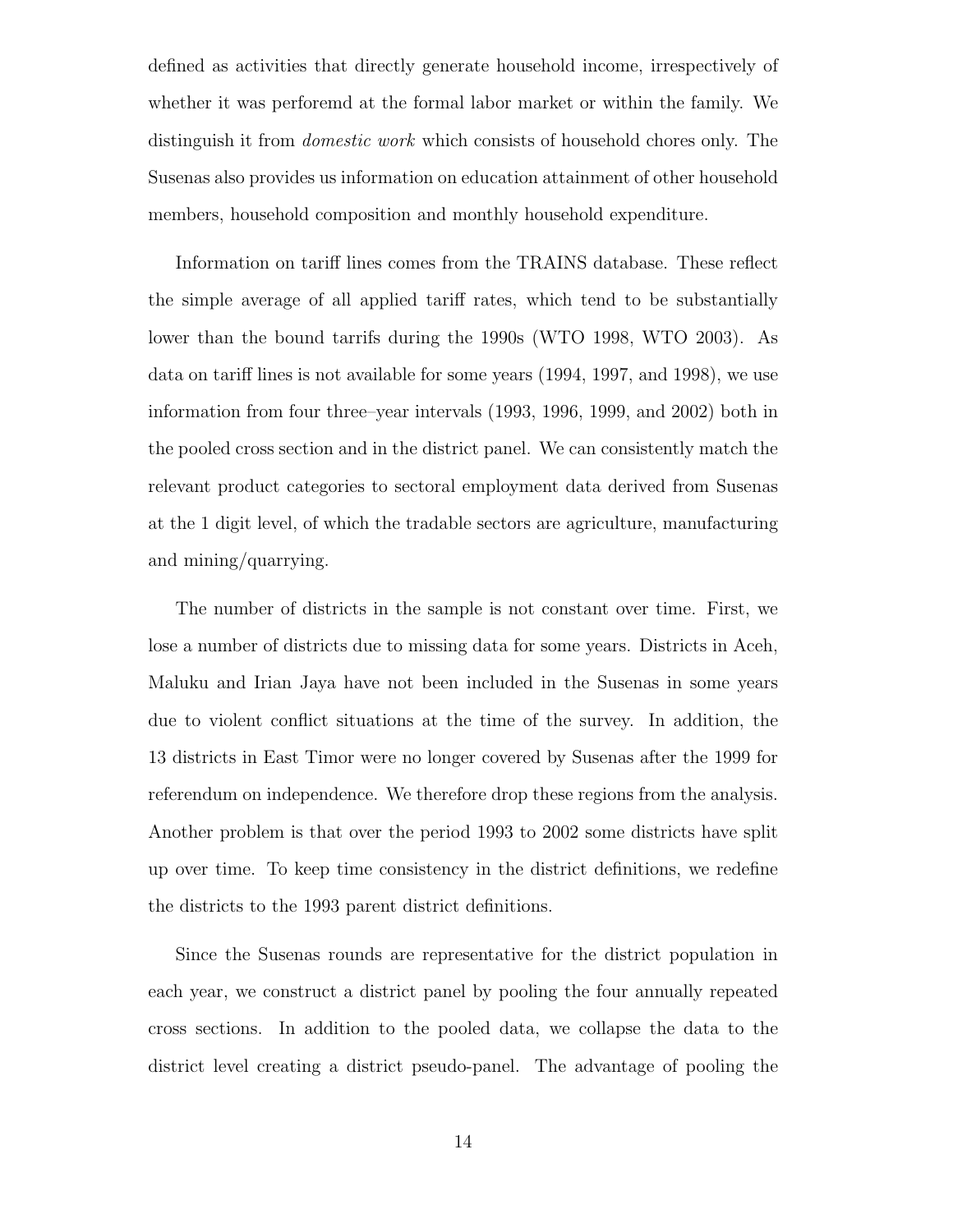cross-section data is that we can account for individual heterogeneity, both in terms of characteristics and the impact of trade liberalization. For example, we are interested in the differential impact for high and low skilled labour, urban and rural areas, and gender. On the other hand, the pseudo-panel allows us to investigate dynamic effects.

Some descriptive statistics are given in Table [3.](#page-30-0) Pooling the four years of Susenas data yields a sample of 458,406 observations for children age 10 to 15. The top panel of the table shows the outcome variables and the individual and household characteristics that we will use in the regressions. The bottom panel shows the descriptive statistics for the different tariff measures after they have been merged to the individual data. The variable Tariff reflects a district's exposure to tariff protection based on employment shares.

## **3.2 Regional tariff exposure**

Following Edmonds et al. (2007), tariff exposure measures are constructed by combining information on geographic variation in sector composition of the economy and temporal variation in tariff lines by product category. This yields a measure indicating how changes in exposure to tariff reductions varies by geographic area over the period 1993 to 2002.

We define two alternative measures of economic structure at district level: (i) sector share of  $GDP<sup>5</sup>$  $GDP<sup>5</sup>$  $GDP<sup>5</sup>$  (ii) sector share of employment. These measures reflect different dimensions of households' exposure to trade liberalization: the former through the distributional effects of local economic growth, the latter through labour market dynamics.

For each sector  $(h)$  the annual national tariff lines  $T_{ht}$  for the relevant product

<span id="page-14-0"></span><sup>&</sup>lt;sup>5</sup>To be added in the next version.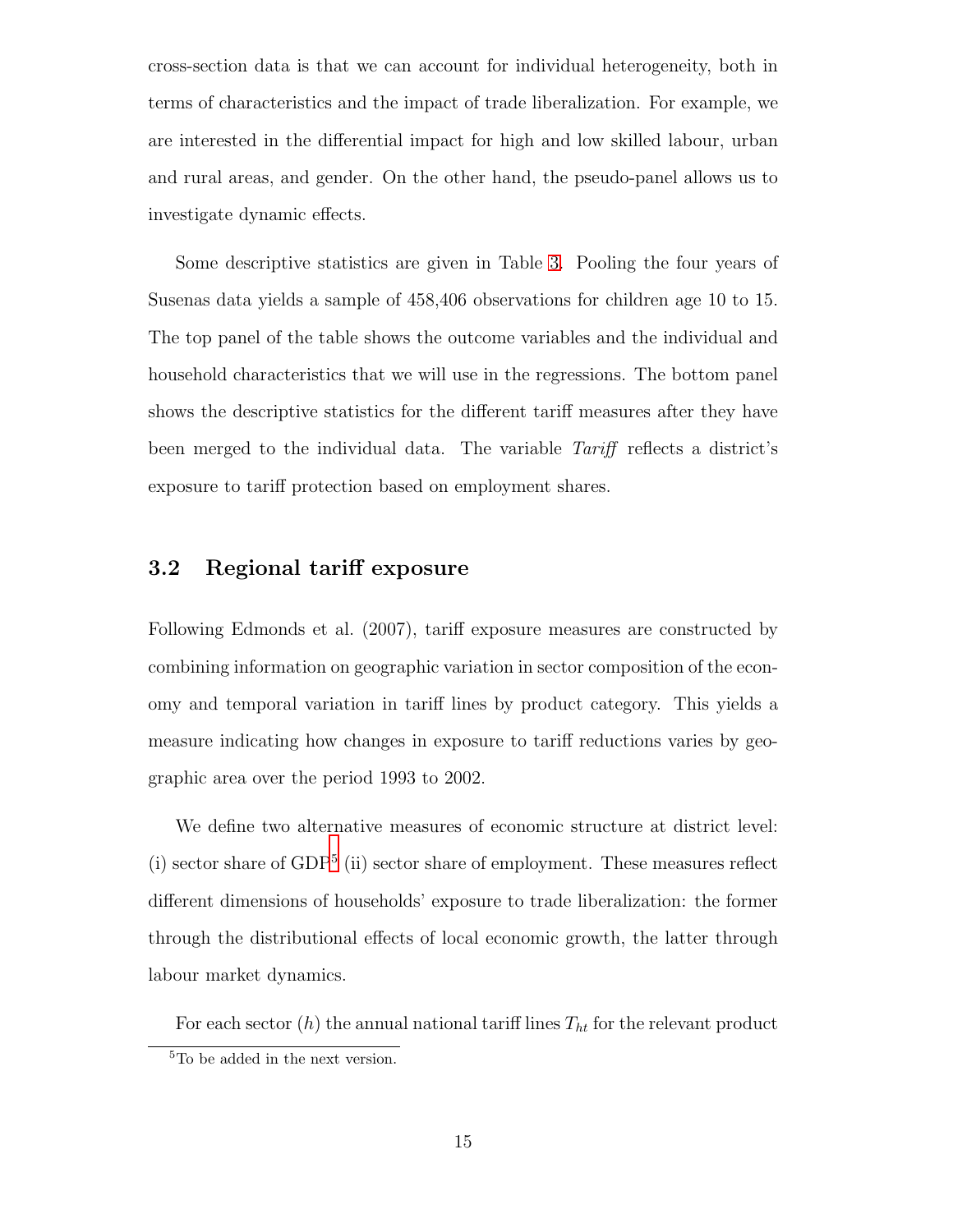categories are weighted by the 1993 sector shares in the district  $(k)$  economy:

$$
T_{kt}^{GDP} = \sum_{h=1}^{H} \left( \frac{GRDP_{hk, 1993}}{GRDP_{k, 1993}} \times T_{ht} \right) \tag{1}
$$

$$
T_{kt}^{L} = \sum_{h=1}^{H} \left( \frac{L_{hk, 1993}}{L_{k, 1993}} \times T_{ht} \right)
$$
 (2)

The evolution of tariff protection, weighted by the GRDP and employment shares, is shown in figure [7.](#page-38-0) Exposure is higher when the tariff lines are weighted by employment shares as compared to GRDP. This emphasizes the role of agri-culture in terms of employment as compared to economic production.<sup>[6](#page-15-0)</sup>

Figure [8](#page-39-0) clearly shows a large degree of geographic variation in tariff exposure over time and location. The lines reflect the changes in tariff exposure for each province, grouped by main geographic area.

### **3.3 Identification**

#### **3.3.1 Static analysis: pooled district panel**

Identification of the impact of tariff reductions relies on the geographic panel nature of the combined data, and in particular on the variation in tariff exposure over regions and over time. We include district fixed effects,  $\delta_k$ , while timeregion fixed effects control for aggregate time trends,  $\lambda_{rt}$ , allowing these to differ by the five main geographic areas of the archipelago: the Islands of Java, Sumatra, Kalimantan and Sulawesi, and a cluster of smaller Islands consisting of Bali and the Nusa Tenggara group. We also include a set of household and

<span id="page-15-0"></span><sup>6</sup>During the analyzed time–span, rice prices were administered, and the national trading company (BULOG) had an import monopoly on rice. Export bans on rice were also effective. Hence, we exempt rice production from tradable agricultural good production, and reduce the labor and GDP shares in tradable agriculture by the share of rice fields in agricultural plantations within each district. We compute this latter information from the 1993 village agricultural census (PODES).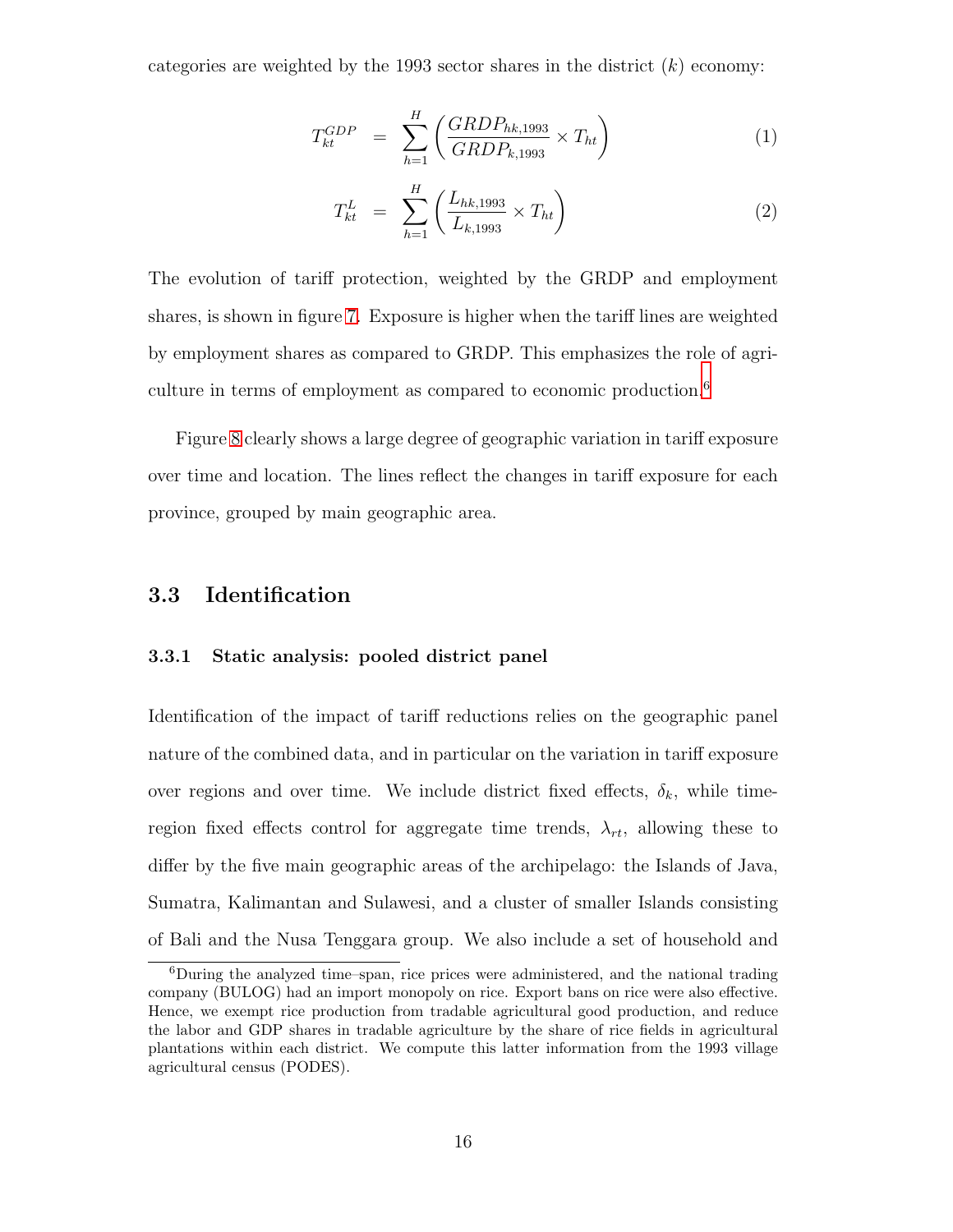individual control variables,  $\mathbf{X}_{ikt}$ : age, gender and education of the household head, household size, and whether a household resides in an urban or rural area.

The main specification for the pooled district panel is

<span id="page-16-0"></span>
$$
Pr(l_{ikt} = 1) = Pr(\alpha + \beta T_{kt} + \mathbf{X}'_{ikt}\boldsymbol{\gamma} + \lambda_{rt} + \delta_k + \epsilon_{ikt} > 0)
$$
\n(3)

We estimate the model separately for boys and girls, by age group. The differential impact of trade liberalization is further explored by interacting the tariff exposure measure with the education of the head of household, as proxy for high or low skill labour, and a rural dummy variable.

#### **3.3.2 Potential sources of bias**

The main identifying assumption is that time variant shocks  $\epsilon_{ikt}$  are orthogonal to  $T_{kt}$ . This would seem a reasonable assumption, given that  $T_{kt}$  consists of the baseline economic structure and national changes in tariff regime. Thus, any temporal or regional variation endogenous to child work activities would be controlled for by time and geographic fixed effects. The identifying assumption would be violated if changes in district tariff exposure is endogenous to different local growth trajectories. Within the Indonesian context, regional variation in growth trajectories may be partly determined by initial conditions regarding sectoral composition, in particular agriculture.

A first trend to note is that districts with a higher initial incidence of child labour experience larger changes in child labour over time. This is reflected by figure [9a](#page-40-0), which depicts a strong correlation between child work incidence in districts in 1993 and the decrease in child labour from 1993 to 2002. With the bulk of child work located in agriculture, we would expect child work to decrease faster in districts with a relatively large share of of the population active in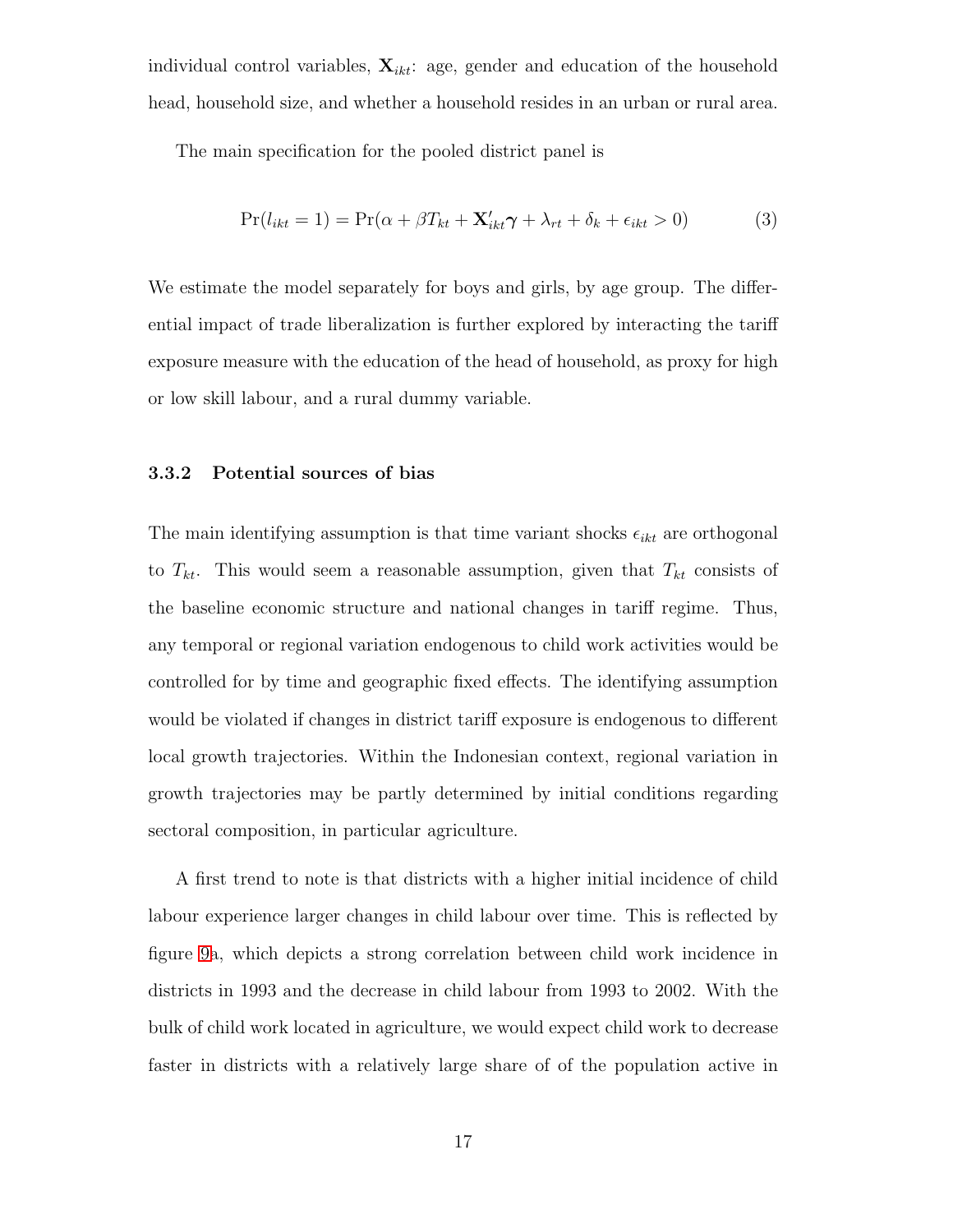agriculture and living in rural areas in 1993. These patterns are confirmed by figure [9b](#page-40-0) for the initial rural population share, [9c](#page-40-0) for the initial agricultural labour force share and [9d](#page-40-0) for the the GRDP agriculture share.

Regional diversity in structural change and economic outcomes is a prominent feature of Indonesia's economic geography. In particular, a rapid shift out of agriculture and increase in manufacturing and services. **?** show evidence of strong regional variation in economic growth and structural change since the 1970s. Structural change has been relatively slow in poor regions and provinces with a relatively strong comparative advantage in agriculture. However, they find only weak positive correlation between economic growth and structural change in districts. This is consistent with the patterns in our data, as we find a slight negative correlation between the 1993 share of agriculture in GRDP and the change in real per capita GRDP from 1993 to 2002 (figure [10a](#page-40-1)).

A related initial conditions problem, discussed at length by Edmonds et al. (2007), lies with the non-tradable sector, which is also an element in  $T_{kt}$ . Districts may experience different growth paths, depending on the size of the nontradable sector. Figure [10b](#page-40-1) shows weak negative correlation between changes real GRDP per capita and the initial share of the non-tradable sector in GRDP. However, we see contrasting patterns for initial labour and GRDP share of the non-tradable sector. Figure [11](#page-41-0) shows that child work decreased faster in districts with relatively small share of the labour force engaged in the non-tradable sector (figure [11b](#page-41-0)), but at the same time a large initial fraction of GRDP (figure [11b](#page-41-0)).

Since the initial sectoral composition of district economies are at the heart of T*kt*, such differential trends in child labour could confound our estimates.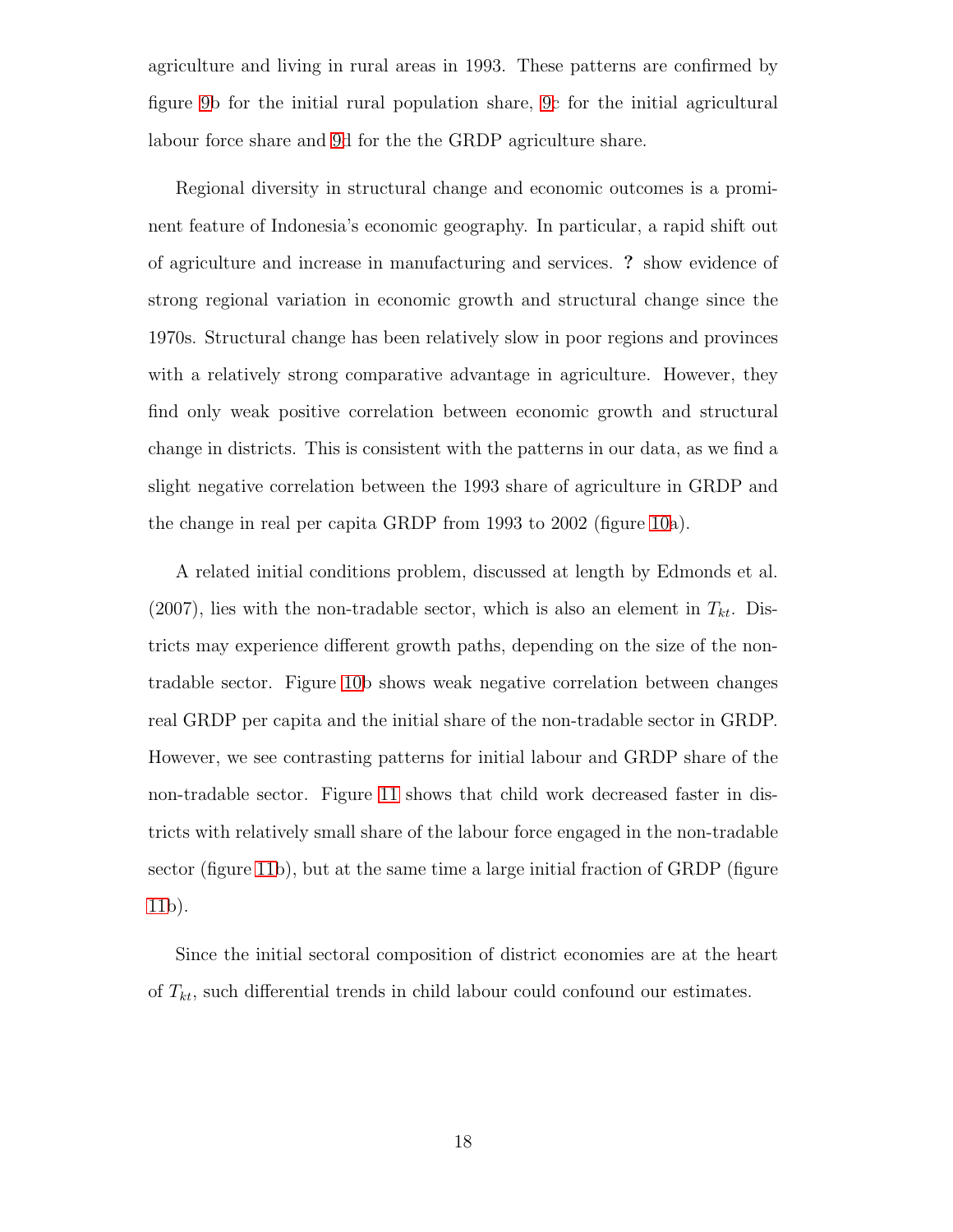#### **3.3.3 Dynamic analysis: district pseudo-panel**

Collapsing the pooled district panel to a district pseudo-panel provides more options to further address the potential source of bias and allow a dynamic analysis, at the cost of losing the individual variation in the data. The district pseudo-panel analogue to [\(3\)](#page-16-0) is

<span id="page-18-0"></span>
$$
\bar{l}_{kt} = \alpha + \beta T_{kt} + \bar{\mathbf{X}}'_{ikt} \boldsymbol{\gamma} + \lambda_{rt} + \delta_k + \bar{\epsilon}_{kt}
$$
\n<sup>(4)</sup>

where  $\bar{l}_{kt}$  is the fraction of children in district k that work in a given year t.

This specification is still prone to the potential source of bias through time variant unobservables. However, it provides a first indicative test of strict exogeneity of tariff exposure,  $E\{T_{kt}\bar{\epsilon}_{ks}\}=0$  for all s and t. With the fixed effects removed after a first-difference transformation of [\(4\)](#page-18-0), T*kt* should add no extra explanatory information under the assumption of strict exogeneity

<span id="page-18-1"></span>
$$
\Delta \bar{l}_{kt} = \beta \Delta T_{kt} + \varphi T_{kt} + \Delta \bar{\mathbf{X}}'_{ikt} \gamma + \lambda_{rt} + \Delta \bar{\epsilon}_{kt}
$$
(5)

which implies the testable hypothesis that  $\varphi = 0$ .

As suggested in Edmonds et al. (2007), the scope of bias related to initial conditions can be investigated further by introducing initial sector shares as control variables. We therefore add to equation [\(5\)](#page-18-1) the 1993 labour and GDP shares (for specifications with  $T^L$  and  $T^{GDP}$ , respectively) of the agriculture, mining, manufacturing, construction, trade, and transport sectors (with utilities as reference group), in addition to adult literacy rate in districts.

Finally, we exploit the pseudo-panel fully by taking a dynamic specifcation, where we include a lagged dependent variable and lagged tariff measure.

$$
\bar{l}_{kt} = \beta T_{kt} + \phi T_{kt-1} + \theta \bar{l}_{kt-1} + \bar{\mathbf{X}}'_{ikt} \boldsymbol{\gamma} + \lambda_{rt} + \delta_k + \bar{\epsilon}_{kt} \tag{6}
$$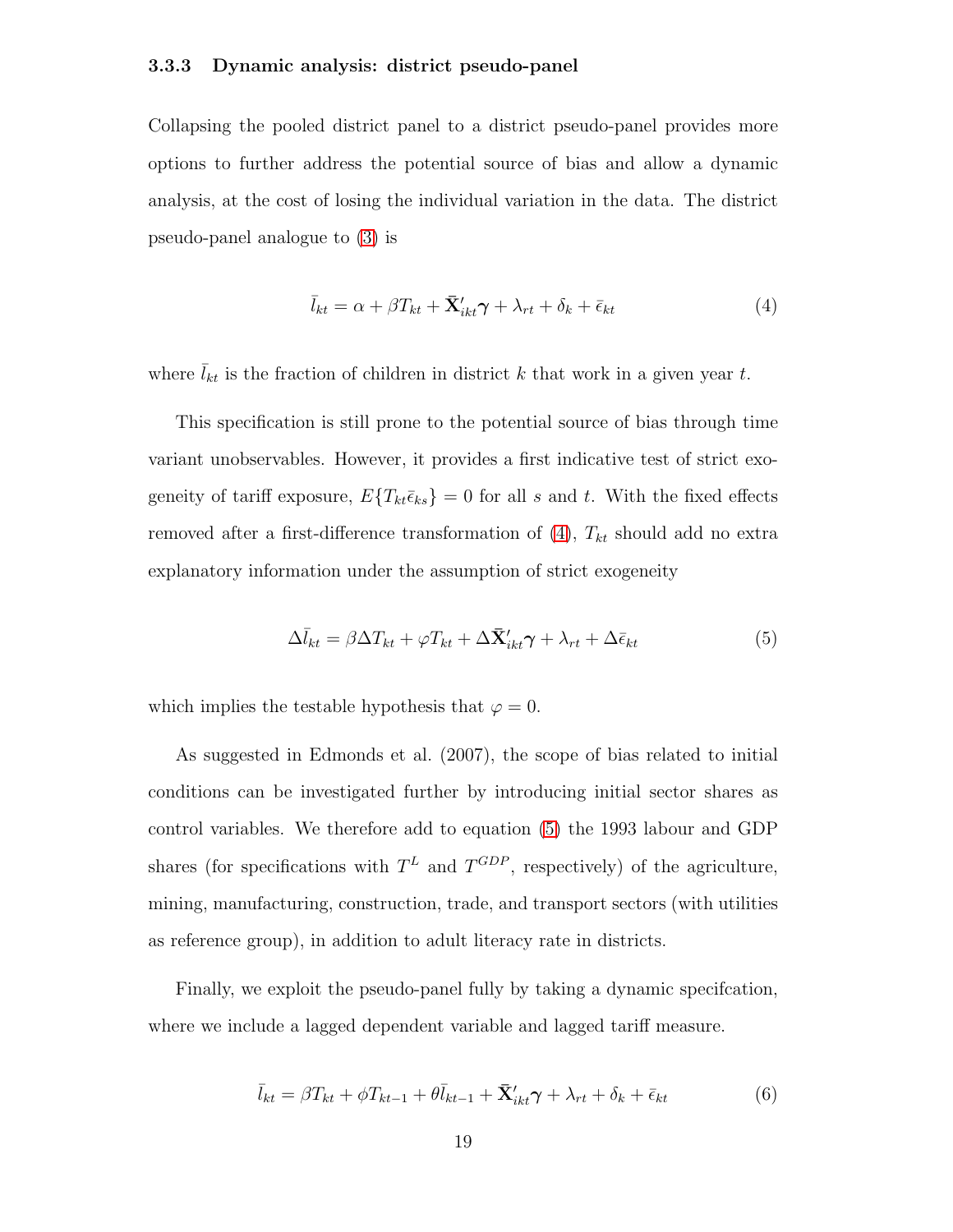By including a lagged dependent variable we account for state dependence, and potential confounding differential trends in child labour between relatively high and low child labour districts. By investigating lagged effects of tariff changes we can identify short and long term effects. The immediate effect of a percentage point change in tariff exposure is reflected by  $\beta$ . The total long term change in  $\overline{l}$  as a result of a percentage point change in tariff exposure, taking into account lagged effects of tariff changes and its dynamic multiplier effect trough  $\bar{l}_{kt-1}$ , is approximated by  $(\beta + \phi)/(1 - \theta)$ .

Adding a lagged dependent variable to the model introduces a new source of bias. We therefore adopt a GMM approach to resolve any bias from the lagged dependent variable and potential endogeneity of tariff exposure. We apply an Arrelano-Bond difference GMM estimator, with a two-step Windmeijer correction. System estimation is not suitable as this requires the identifying assumption that the instruments are not correlated with the fixed effects. This is a problematic assumption for our study as a main cause of concern lies with the correlation of changes in child labour and tariffs with the initial characteristics of districts. This is also reflected in the Sagan-Hansen overidentifying restrictions tests results, which strongly reject the validity of the instruments in case of system GMM, but not for difference GMM. We treat tariff exposure and lagged child work as endogenous, and adult literacy as pre-determined. First differences of these variables are then instrumented with their lagged levels.

# **4 Results**

The estimated effects of tariff reductions on work are given in Table [4.](#page-31-0) The basic specification (model A) indicates that a decrease in tariff exposure is associated with a decrease in child work for 10 to 15 year old children, but the size of the effect varies by gender and also depends on the nature of the exposure measure.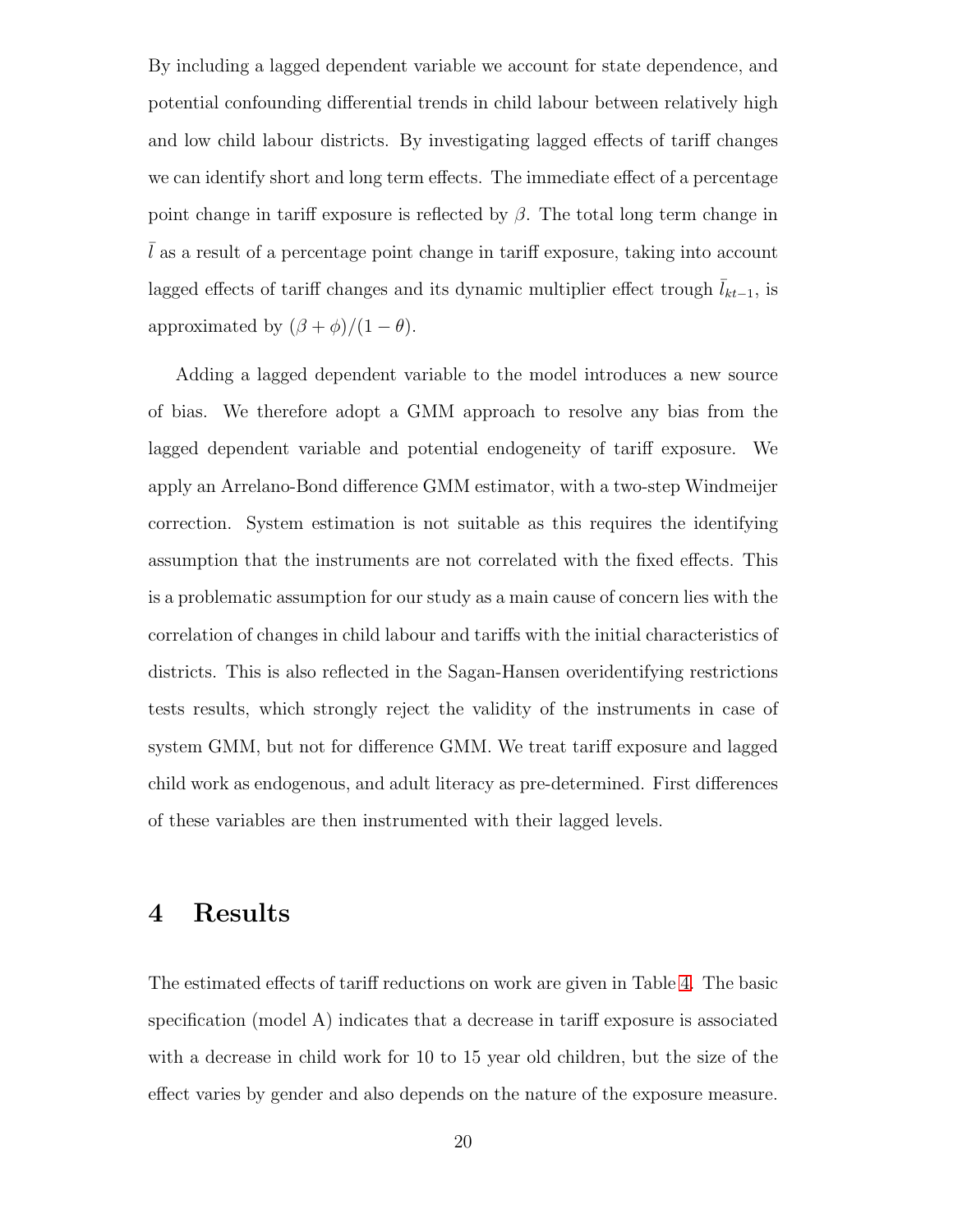A percentage point decrease in tariff exposure leads to a 1.7 percentage point decrease in work incidence of boys and 1.2 percentage point for girls. For our period of analysis, the around 4.5 percentage point decrease in tariff exposure (c.f. Figure [7\)](#page-38-0) is connected with about 7.7 percentage point decrease in boys' work (out of the total decrease of 9.6 percentage points (Table [1\)](#page-28-0)) and with about 5.4 percentage point decrease in girls' work (out of the total decrease of 8 percentage points (Table [1\)](#page-28-0)).

Model B investigates differential effects by skill level. The tariff exposure measure is interacted with the level of education of the head of household, defined as (i) not completed primary school, (ii) completed primary school, (iii) completed secondary school and (iv) completed higher education. The benefits of tariff reductions are relatively higher for low skill households.

Model C suggests that the bulk the effect of trade liberalization lies with rural areas. For tariff-rural interaction term is close to the overall effect, while the baseline tariff coefficient (reflecting urban impact) is small and statistically not significant.

The effects are presented separately for age groups age 10 to 12 and age 13 to 15. As expected, the effects are larger for junior secondary school age children compared to primary school age children. This reflects the transition gap after primary education and differences in opportunity costs to schooling. A percentage point decrease in tariff exposure leads to a decrease in child work of 1.1 (0.8) percentage points for boys (girls) age 10 to 12 and 2.5 (1.8) for boys (girls) age 13 to 15. But the overall patterns are similar for both age groups: both show that the marginal effects of tariff reductions diminish as the skill level of households increases, and that the effects are relatively stronger in rural areas.

The effects of tariff reductions on school enrolment are presented in Table [5](#page-32-0)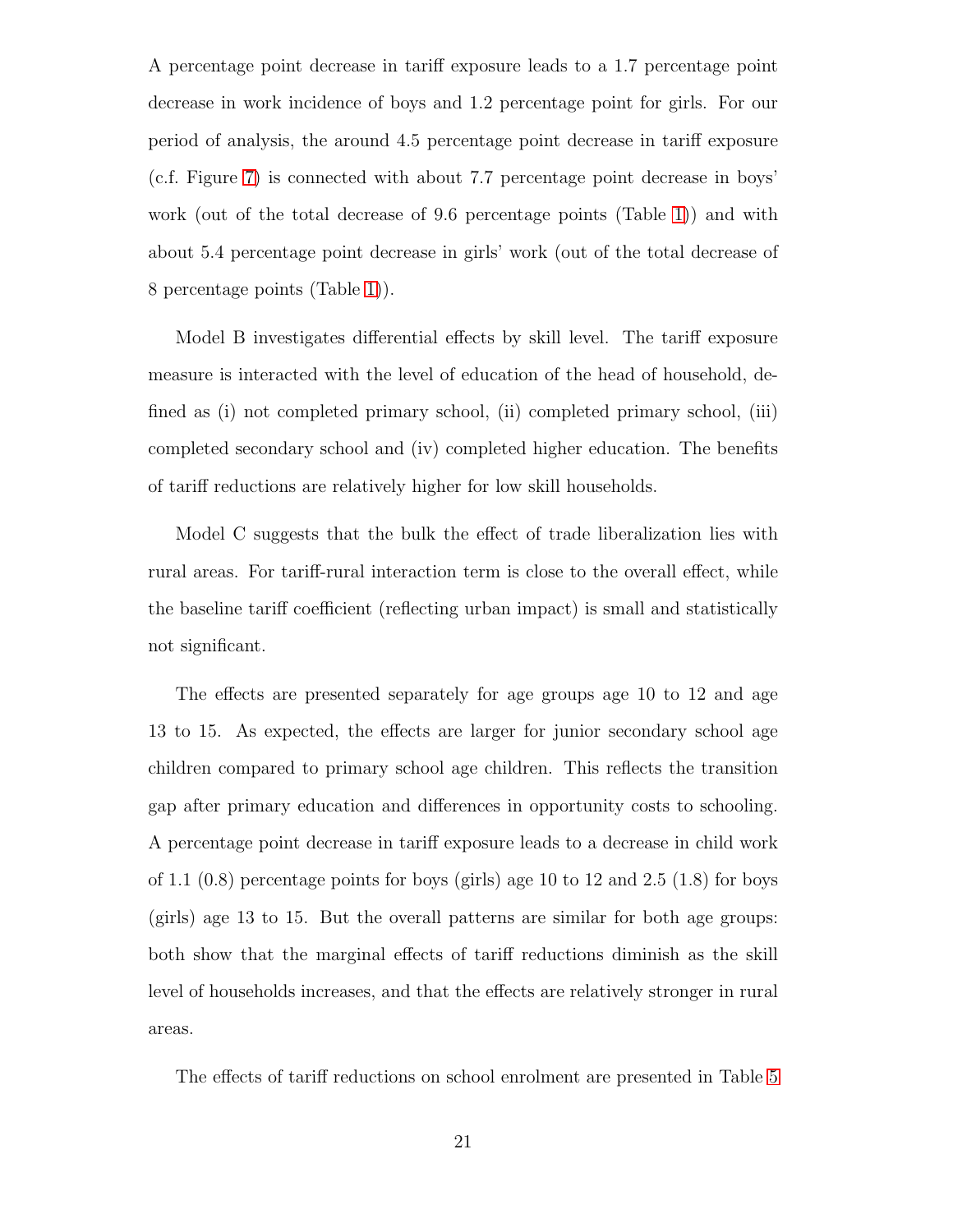for the full sample and by age group. A percentage point decrease in exposure to tariff protection results to a 0.5 percentage point increase in enrolment for boys, and 0.3 percentage point for girls aged 10 to 15.

We see differences by age group, as the marginal effects are statistically significant only for the older children. For the 13 to 15 year age group, a percentage point decrease in tariff exposure is associated with an 1.0 percentage point increase in enrolment for boys and 0.7 percentage point for girls. A 4.5 percentage point decrease in tariff exposure over the period of analysis would then be responsible for a 4.3 percentage point increase in enrolment for boys and 2.9 for girls of junior secondary school age. The pattern of effects on enrolment mirror those of child work, but in terms of size of coefficients the effects seem small. But this is due to the relatively high enrolment rates in Indonesia. Compared to non-enrolment, the effects are sizable. For example, between 1993 and 2002, non-enrolment among the 13 to 15 year age group decreased by 28 percent for boys and 35 percent for girls (translating to 0.8 and 1.1 percentage points, respectively). About half of this effect for boys and one quarter of the effect for girls can be attributed to tariff changes.

The benefits of trade liberalization for human capital accumulation are relatively higher for 13 to 15 year old children from low skill households and, similar to the child work results, mainly concentrated in rural areas. For 10 to 12 year olds the marginal benefits are more evenly distributed.

Tables **??** and [7](#page-34-0) present the estimates for the district level pseudo–panel where the dependent variables are the share of children (aged 10–15) working or being enrolled in school in a given district/year cell. The results are consistent with the pooled cross section results. The tables report results for both random and fixed effects specifications. As expected, a fixed effects specification diminishes the size of the coefficients. The size of the impact estimates are further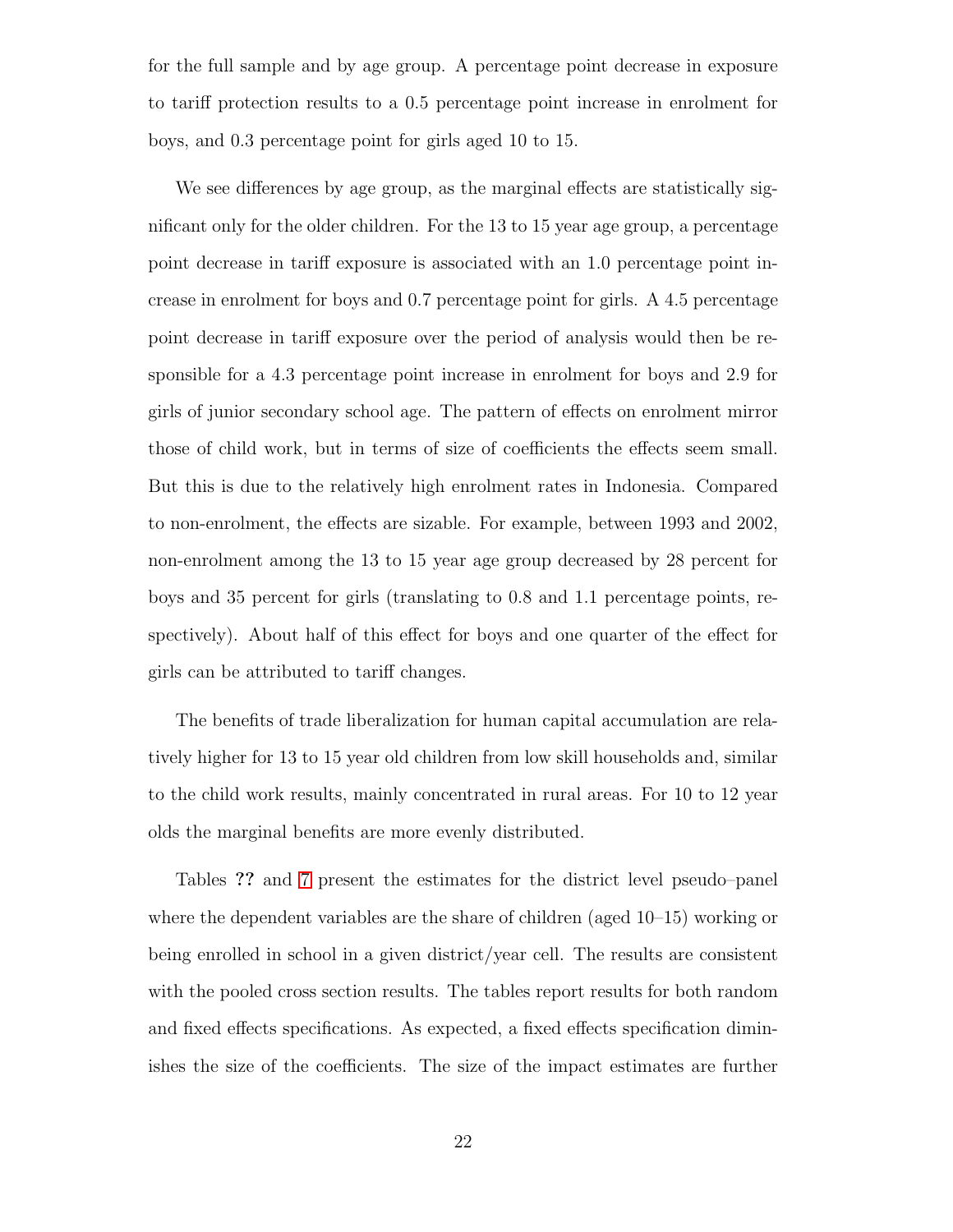reduced as control variables are included. Nevertheless, they remain precise and within range of the pooled cross section results. Tables **??** and [7](#page-34-0) also report estimates for sub-samples, by level of schooling of the head of household. These estimates also show patterns similar to the pooled cross section.

The fixed effect approach is vulnerable to time-invariant unobservables. One potential confounding factor in the Indonesian context could be the development in rural areas, in particular households moving out of agriculture. We therefore include a variable indicating the changes in the share of district population living in rural areas. If our estimates indeed confound the effects of trade liberalization and reduction of the agricultural population, then the results should be sensitive to including the rural population share variable. However, we find that the tariff coefficient is robust to including this variable, even though the rural population share coefficient is relatively large and statistically significant. This suggest that the move out of agriculture observed in the 1990s is an important factor driving changes in schooling and child work, but is not confounding the impact estimates of tariff changes.

Simple inclusion of the lagged tariff variable in column (4) indicates that immediate and longer–term effects of trade liberalization might differ, in particular for schooling. Including a lagged tarrif term eliminates the immediate effect on schooling, suggesting that all the effect comes from lagged changes. In fact, the coefficients suggest that the model without lags seems to pick up the net result of an initial negative effect on schooling, which is outweighed in the long term by a positive effect. However, the standard error for the initial effect is too large to confirm this. For child work the results are not sensitive to including lagged tariffs.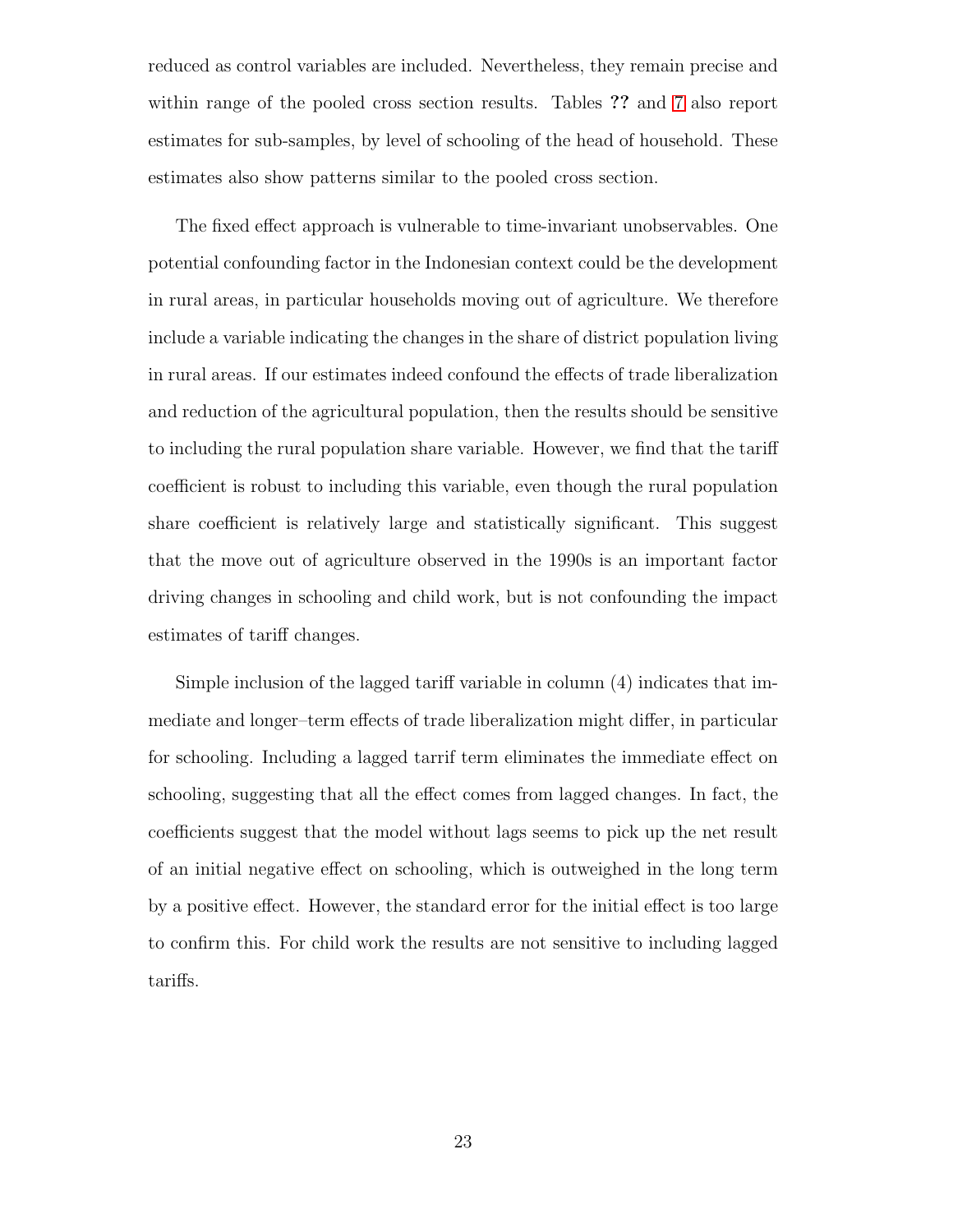# **5 Conclusion**

This paper examined the effects of trade liberalization on child work and schooling in Indonesia. In the 1990s, Indonesia went through a major reduction in tariff barriers, with average import tariff lines decreased from around 19.4 percent in 1993 to 8.8 percent in 2002. A period which also saw reductions in child work increased school enrolment.

We identify the effects of trade liberalization by combining geographic variation in sector composition of the economy with temporal variation in tariff lines by product category. This yields geographic variation in changes in average exposure to trade liberalization over time, hence identifying geographical differences in the effects of trade policy.

Our main findings suggest that Indonesia's trade liberalization experience in the 1990s has lead to an increase in human capital investments, mainly through increased economic growth and reduced poverty. Increased exposure to trade liberalization is associated with a decrease in child work and an increase in enrolment among 10 to 15 year old children. The effects of tariff reductions increase with the age of children, and are strongest for children from low skill backgrounds and in rural areas. Through these human capital investments, trade liberalization will have long term welfare implications, in particular for low skill, and presumably poorer, households.

Extensions to this paper will (i) introduce alternative measures of tariff expossure, based on district GDP by sector, (ii) probe deeper into the endogenous relationship between district tariff exposure and human capital investments, by fully exploiting the posibility of the district pseudo-panel, (iii) investigate the main transmission channels of the effects of trade liberalization, both in the short and long term, and (iv) elaborate on the distributional effects of Indone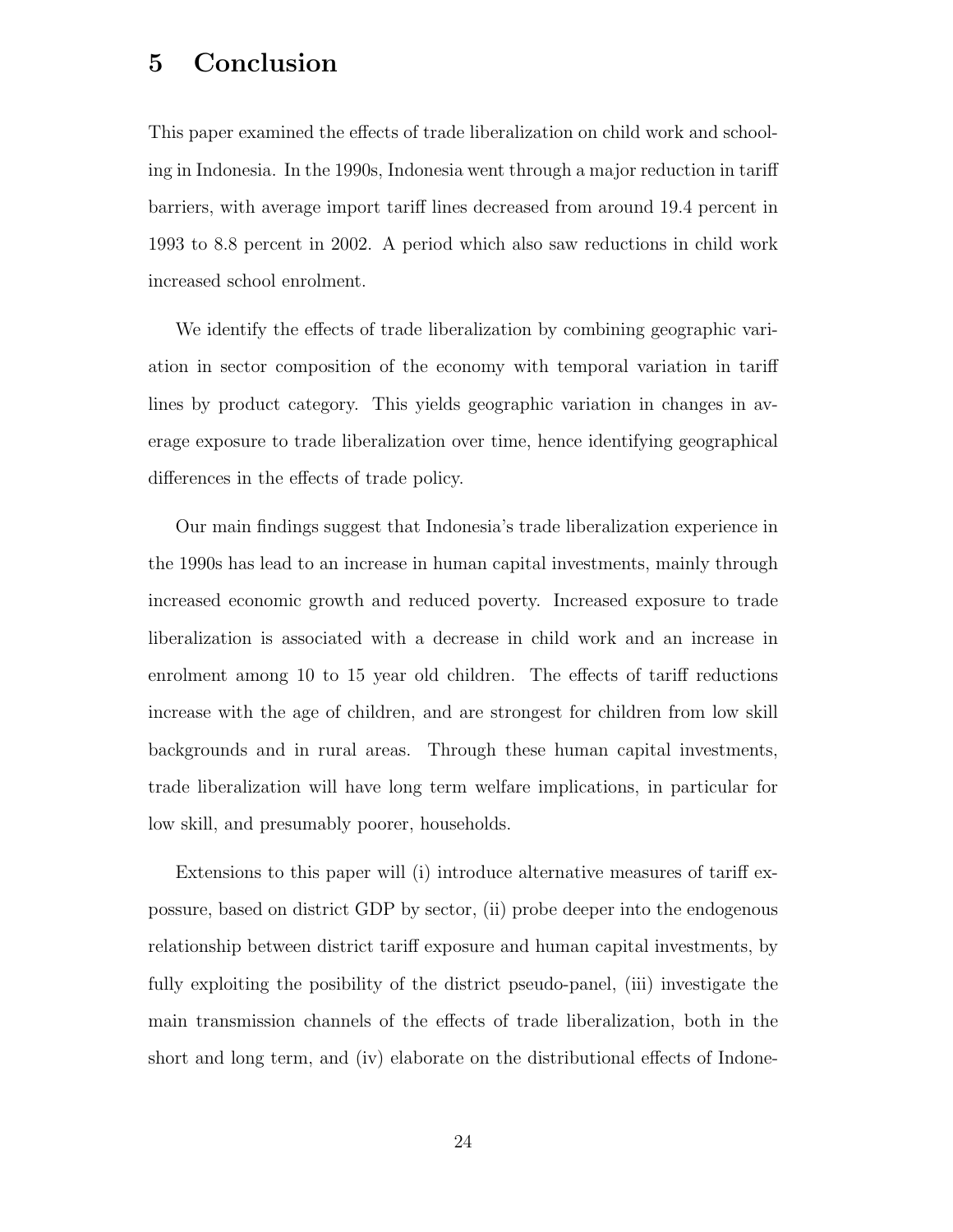sia's trade policy.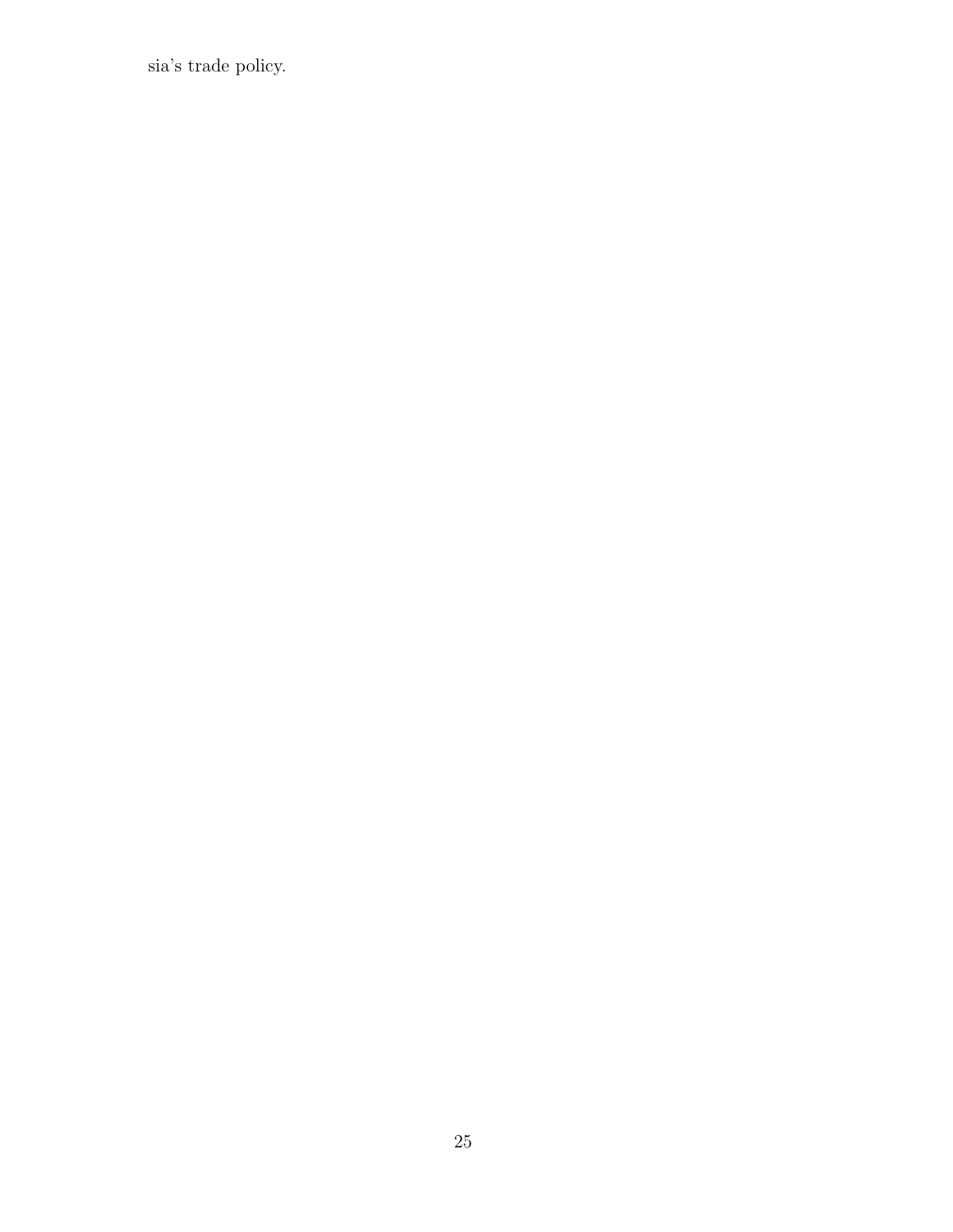# **References**

- Amiti, M. and Konings, J.: 2007, Trade liberalization, intermediate inputs and productivity: Evidence from indonesia, American Economic Review pp. 1611–1638.
- Arnold, J. and Smarzynska Javorcik, B.: 2005, Gifted kids or pushy parents? foreign acquisitions and plant performance in indonesia, CEPR Discussion Papers 5065, C.E.P.R.
- Basri, M. C. and Hill, H.: 2004, Ideas, interests and oil prices: The political economy of trade reform during Soeharto's Indonesia, The World Economy **27**(5), 633–655.
- Basu, K. and Van, P. H.: 1998, The economics of child labor, American Economic Review **88**(3), 412–427.
- Cameron, L. A.: 2001, The impact of the Indonesian financial crisis on children: An analysis using the 100 villages survey, *Bulletin of Indonesian Economic* Studies **37**(1), 43–64.
- Cigno, A., Rosati, F. C. and Guarcello, L.: 2002, Does globalisation increase child labour?, World Development **30**(9), 1579–1589.
- Edmonds, E. V. and Pavcnik, N.: 2005, The effect of trade liberalization on child labor, Journal of International Economics **65**(2), 401–419.
- Edmonds, E. V. and Pavcnik, N.: 2006, International trade and child labor: Cross–country evidence, Journal of International Economics **68**(1), 115– 140.
- Edmonds, E. V., Pavcnik, N. and Topalova, P.: 2007, Trade adjustment and human capital investments: Evidence from Indian tariff reform, *NBER* Working Papers 12884, National Bureau of Economic Research, Inc.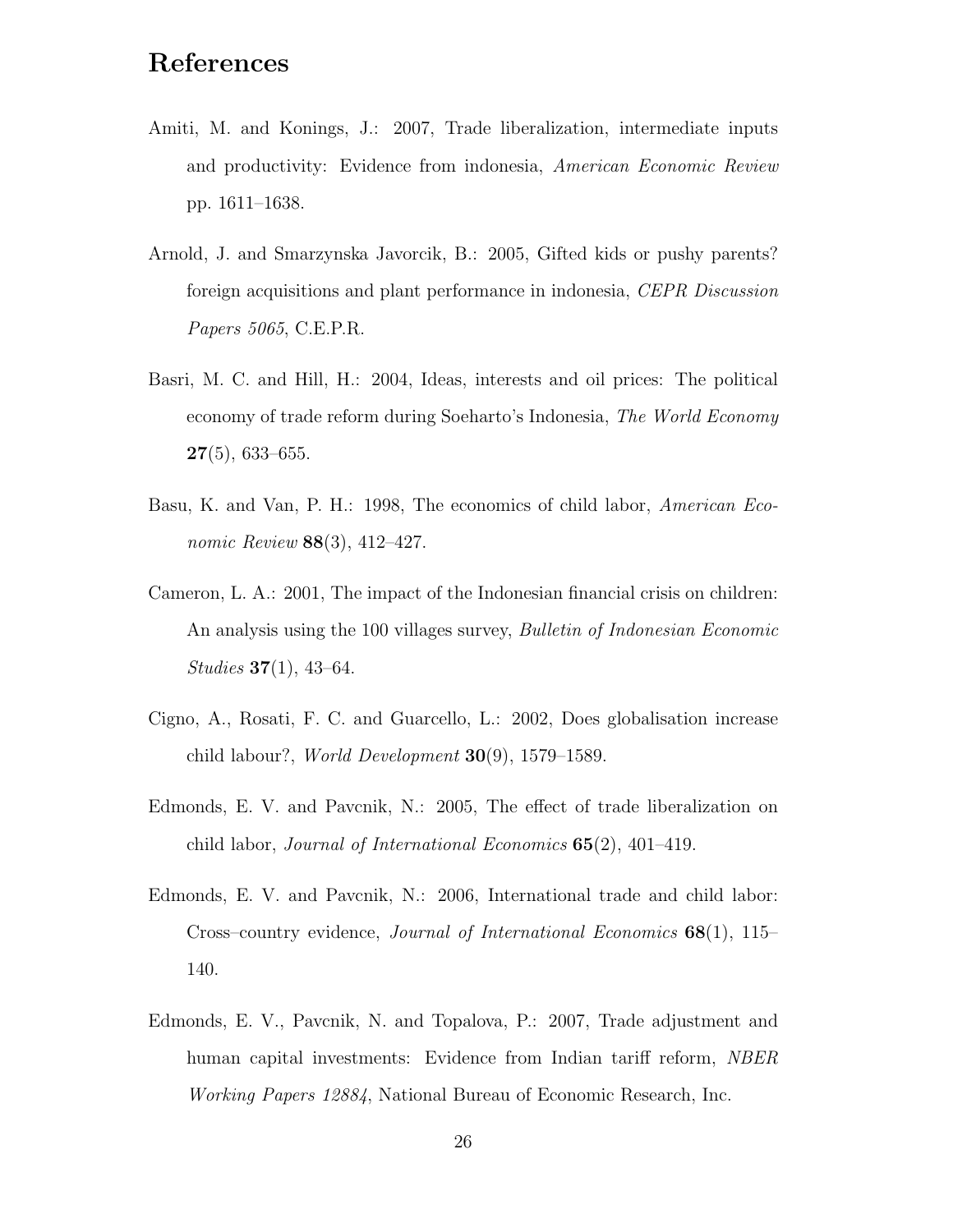- Fane, G.: 1999, Indonesian economic policies and performance, 1960-98, The World Economy **22**(5), 651–668.
- Hertel, T. W., Ivanic, M., Preckel, P. V. and Cranfield, J. A. L.: 2004, The earnings effects of multilateral trade liberalization: Implications for poverty, The World Bank Economic Review **18**(2), 205–236.
- Hill, H., Resosudarmo, B. P. and Vidyattama, Y.: 2008, Indonesia's changing economic geography, Bulletin of Indonesian Economic Studies **44**(3), 407– 435.
- Jafarey, S. and Lahiri, S.: 2002, Will trade sanctions reduce child labour?, Journal of Development Economics **68**(1), 137–156.
- Jones, G. W. and Hagul, P.: 2001, Schooling in Indonesia: Crisis-related and longer-term issues, Bulletin of Indonesian Economic Studies **37**(2), 207– 231.
- Kruger, D. I.: 2007, Coffee production effects on child labor and schooling in rural Brazil, Journal of Development Economics **82**(2), 448–463.
- Lanjouw, P., Pradhan, M., Saadah, F., Sayed, H. and Sparrow, R.: 2002, Poverty, education and health in indonesia: Who benefits from public spending?, in C. Morrisson (ed.), *Education and Health Expenditures*, and Development: The cases of Indonesia and Peru, OECD Development Centre, Paris, pp. 17–78.
- Manning, C.: 2000, The economic crisis and child labor in Indonesia, ILO/IPEC Working Paper, International Labour Office, Geneva.
- Paqueo, V. and Sparrow, R.: 2006, Free basic education in indonesia: Policy scenarios and implications for school enrolment, Mimeo, The World Bank, Jakarta.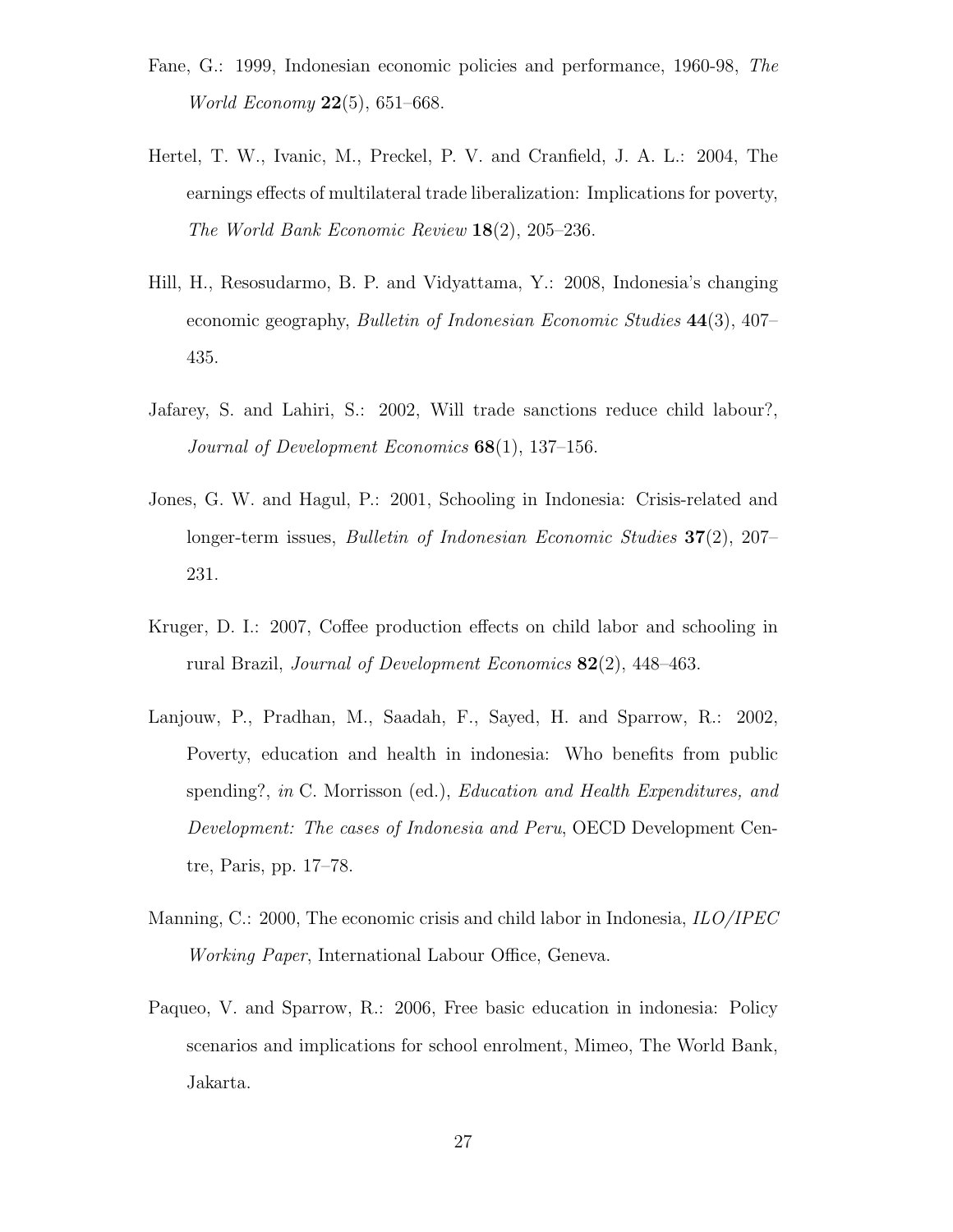- Ranjan, P.: 2001, Credit constraints and the phenomenon of child labor, Journal of Development Economics **64**(1), 81–102.
- Sitalaksmi, S., Ismalina, P., Fitrady, A. and Robertson, R.: 2007, Globalization and working conditions: Evidence from Indonesia, Technical report, mimeo.
- Sparrow, R.: 2007, Protecting education for the poor in times of crisis: An evaluation of a scholarship programme in Indonesia, Oxford Bulletin of Economics and Statistics **69**(1), 99–122.
- Suryahadi, A.: 2001, International economic integration and labor markets: The case of Indonesia, Economics Study Area Working Papers 22, East-West Center, Economics Study Area.
- Suryahadi, A., Priyambada, A. and Sumarto, S.: 2005, Poverty, school and work: Children during the economic crisis in Indonesia, *Development and* Change **36**(2), 351–373.
- Thomas, D., Beegle, K., Frankenberg, E., Sikoki, B., Strauss, J. and Teruel, G.: 2004, Education in a crisis, Journal of Development Economics **74**(1), 53– 85.
- World Bank: 2006, Making Indonesia Work for the Poor, World Bank Office Jakarta.
- WTO: 1998, Trade Policy Review Indonesia, Geneva.
- WTO: 2003, Trade Policy Review Indonesia, Geneva.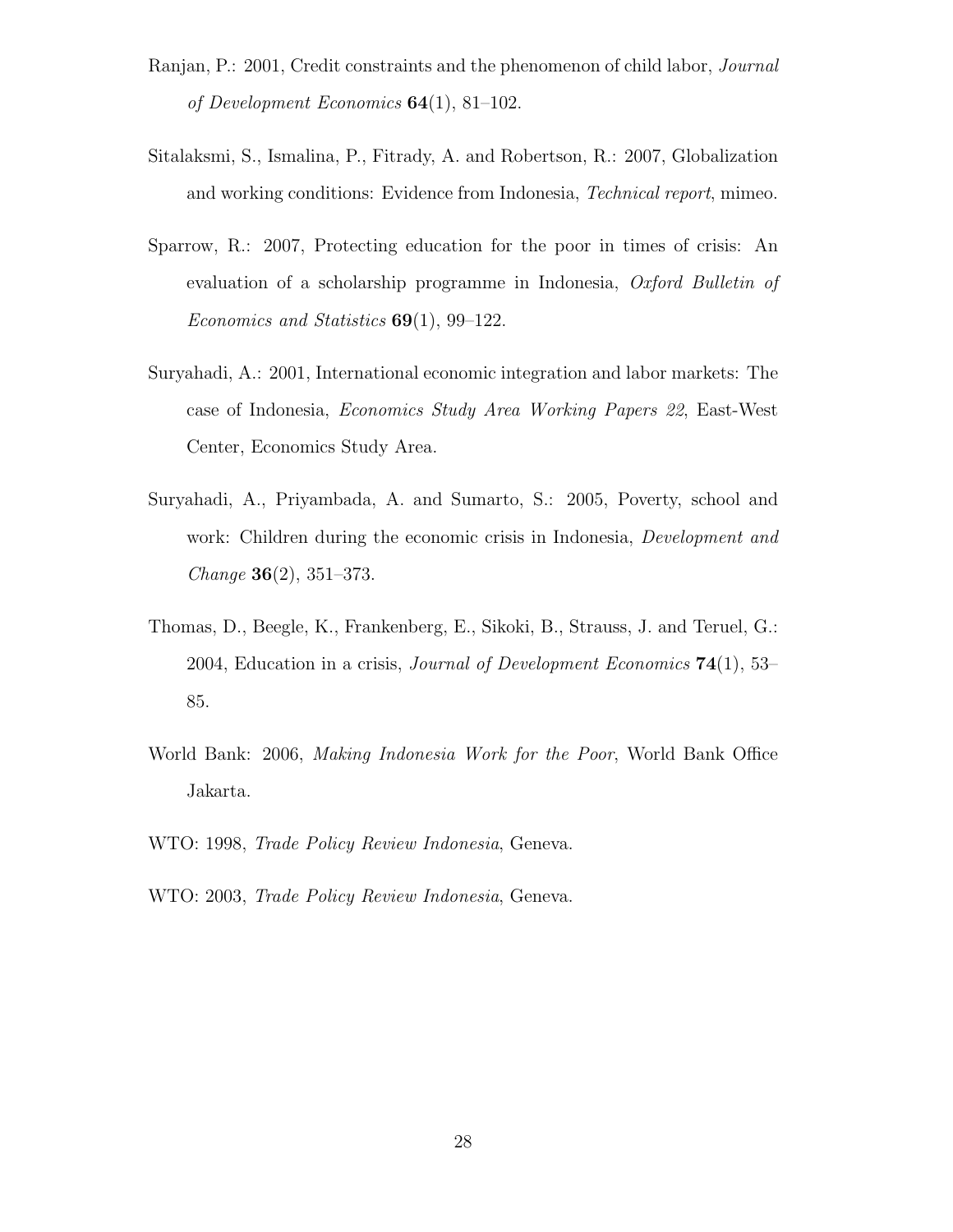# **A Tables**

|      |         |         | Share of boys aged $10-15$ doing market work |        |         |             |         |        |
|------|---------|---------|----------------------------------------------|--------|---------|-------------|---------|--------|
|      |         |         | By head's educational attainment             |        |         | By location |         |        |
| Year | None    | Primary | Low sec.                                     | Higher | Urban   | Rural       | Total   | N      |
| 1993 | 0.264   | 0.172   | 0.097                                        | 0.045  | 0.063   | 0.242       | 0.187   | 63,009 |
| 1994 | 0.254   | 0.157   | 0.090                                        | 0.046  | 0.060   | 0.224       | 0.172   | 63,556 |
| 1995 | 0.256   | 0.156   | 0.089                                        | 0.043  | 0.066   | 0.227       | 0.175   | 59,992 |
| 1996 | 0.221   | 0.142   | 0.087                                        | 0.042  | 0.059   | 0.195       | 0.153   | 61,234 |
| 1997 | 0.197   | 0.120   | 0.066                                        | 0.035  | 0.045   | 0.169       | 0.128   | 58,487 |
| 1998 | 0.217   | 0.137   | 0.093                                        | 0.039  | 0.059   | 0.187       | 0.144   | 56,783 |
| 1999 | 0.206   | 0.131   | 0.083                                        | 0.042  | 0.054   | 0.175       | 0.139   | 54,907 |
| 2000 | 0.174   | 0.110   | 0.065                                        | 0.031  | 0.039   | 0.154       | 0.112   | 51,003 |
| 2001 | 0.196   | 0.123   | 0.088                                        | 0.042  | 0.055   | 0.169       | 0.127   | 54,156 |
| 2002 | 0.155   | 0.091   | 0.060                                        | 0.027  | 0.043   | 0.123       | 0.091   | 53.694 |
| N    | 222,837 | 191,241 | 67,801                                       | 99,714 | 193,511 | 388,082     | 581,593 |        |

# <span id="page-28-0"></span>Table 1: **Evolution of market work of children over time**

Share of girls aged 10–15 doing market work

|                  |         |         | By head's educational attainment |        |         | By location |         |        |
|------------------|---------|---------|----------------------------------|--------|---------|-------------|---------|--------|
| Year             | None    | Primary | Low sec.                         | Higher | Urban   | Rural       | Total   | N      |
| 1993             | 0.190   | 0.121   | 0.085                            | 0.066  | 0.070   | 0.172       | 0.139   | 59,895 |
| 1994             | 0.182   | 0.116   | 0.068                            | 0.057  | 0.063   | 0.158       | 0.128   | 59,582 |
| 1995             | 0.167   | 0.112   | 0.077                            | 0.061  | 0.066   | 0.152       | 0.124   | 57,102 |
| 1996             | 0.152   | 0.093   | 0.066                            | 0.055  | 0.057   | 0.131       | 0.107   | 58,430 |
| 1997             | 0.121   | 0.076   | 0.053                            | 0.044  | 0.042   | 0.106       | 0.084   | 55,427 |
| 1998             | 0.137   | 0.092   | 0.069                            | 0.050  | 0.058   | 0.120       | 0.098   | 53,814 |
| 1999             | 0.132   | 0.080   | 0.059                            | 0.048  | 0.049   | 0.109       | 0.091   | 51,936 |
| 2000             | 0.106   | 0.070   | 0.047                            | 0.032  | 0.035   | 0.095       | 0.072   | 47,832 |
| 2001             | 0.121   | 0.075   | 0.068                            | 0.045  | 0.049   | 0.104       | 0.083   | 50,926 |
| 2002             | 0.098   | 0.053   | 0.037                            | 0.030  | 0.039   | 0.073       | 0.059   | 50,423 |
| $\boldsymbol{N}$ | 207,841 | 180,188 | 64,162                           | 97,517 | 188,091 | 361,617     | 549,708 |        |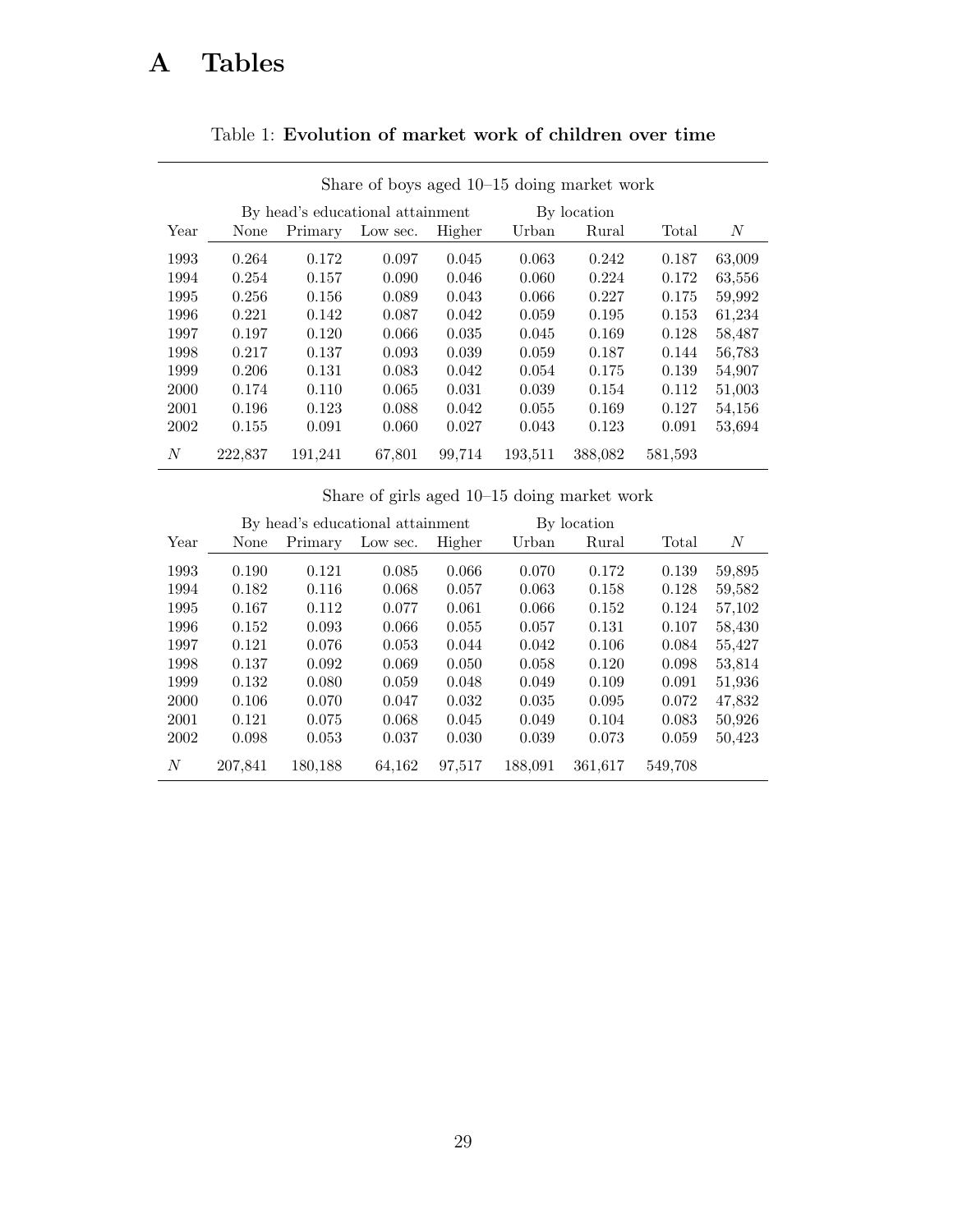|      |         |         | Share of boys aged $10-15$ enroled in school |        |         |             |         |        |
|------|---------|---------|----------------------------------------------|--------|---------|-------------|---------|--------|
|      |         |         | By head's educational attainment             |        |         | By location |         |        |
| Year | None    | Primary | Low sec.                                     | Higher | Urban   | Rural       | Total   | N      |
| 1993 | 0.738   | 0.865   | 0.941                                        | 0.977  | 0.927   | 0.791       | 0.833   | 63,009 |
| 1994 | 0.750   | 0.872   | 0.951                                        | 0.976  | 0.935   | 0.806       | 0.847   | 63,556 |
| 1995 | 0.757   | 0.871   | 0.944                                        | 0.976  | 0.926   | 0.807       | 0.845   | 59,992 |
| 1996 | 0.768   | 0.876   | 0.944                                        | 0.977  | 0.928   | 0.822       | 0.855   | 61,234 |
| 1997 | 0.780   | 0.881   | 0.952                                        | 0.979  | 0.934   | 0.836       | 0.868   | 58,487 |
| 1998 | 0.773   | 0.873   | 0.940                                        | 0.980  | 0.930   | 0.829       | 0.863   | 56,783 |
| 1999 | 0.784   | 0.884   | 0.951                                        | 0.978  | 0.932   | 0.844       | 0.870   | 54,907 |
| 2000 | 0.789   | 0.886   | 0.957                                        | 0.977  | 0.929   | 0.848       | 0.878   | 51,003 |
| 2001 | 0.793   | 0.890   | 0.949                                        | 0.978  | 0.935   | 0.851       | 0.879   | 54,156 |
| 2002 | 0.785   | 0.882   | 0.946                                        | 0.978  | 0.933   | 0.851       | 0.881   | 53,694 |
| N    | 222,837 | 191,241 | 67,801                                       | 99,714 | 193,511 | 388,082     | 518,593 |        |

<span id="page-29-0"></span>Table 2: **Evolution of school enrolment of children over time**

Share of girls aged 10–15 enroled in school

|      |         |         | By head's educational attainment |        |         | By location |         |        |
|------|---------|---------|----------------------------------|--------|---------|-------------|---------|--------|
| Year | None    | Primary | Low sec.                         | Higher | Urban   | Rural       | Total   | N      |
| 1993 | 0.737   | 0.857   | 0.938                            | 0.947  | 0.908   | 0.787       | 0.827   | 59,895 |
| 1994 | 0.747   | 0.866   | 0.949                            | 0.948  | 0.914   | 0.805       | 0.841   | 59,582 |
| 1995 | 0.758   | 0.867   | 0.942                            | 0.951  | 0.915   | 0.806       | 0.841   | 57,102 |
| 1996 | 0.765   | 0.877   | 0.947                            | 0.956  | 0.921   | 0.821       | 0.853   | 58,430 |
| 1997 | 0.774   | 0.883   | 0.945                            | 0.958  | 0.926   | 0.831       | 0.863   | 55,427 |
| 1998 | 0.779   | 0.879   | 0.940                            | 0.958  | 0.925   | 0.849       | 0.864   | 53,814 |
| 1999 | 0.793   | 0.888   | 0.954                            | 0.964  | 0.933   | 0.849       | 0.875   | 51,936 |
| 2000 | 0.804   | 0.892   | 0.958                            | 0.969  | 0.933   | 0.855       | 0.884   | 47,832 |
| 2001 | 0.819   | 0.903   | 0.961                            | 0.969  | 0.935   | 0.871       | 0.892   | 50,926 |
| 2002 | 0.797   | 0.888   | 0.953                            | 0.969  | 0.935   | 0.857       | 0.887   | 50,423 |
| N    | 207,841 | 180,188 | 64,162                           | 97,517 | 188,091 | 361,617     | 549,708 |        |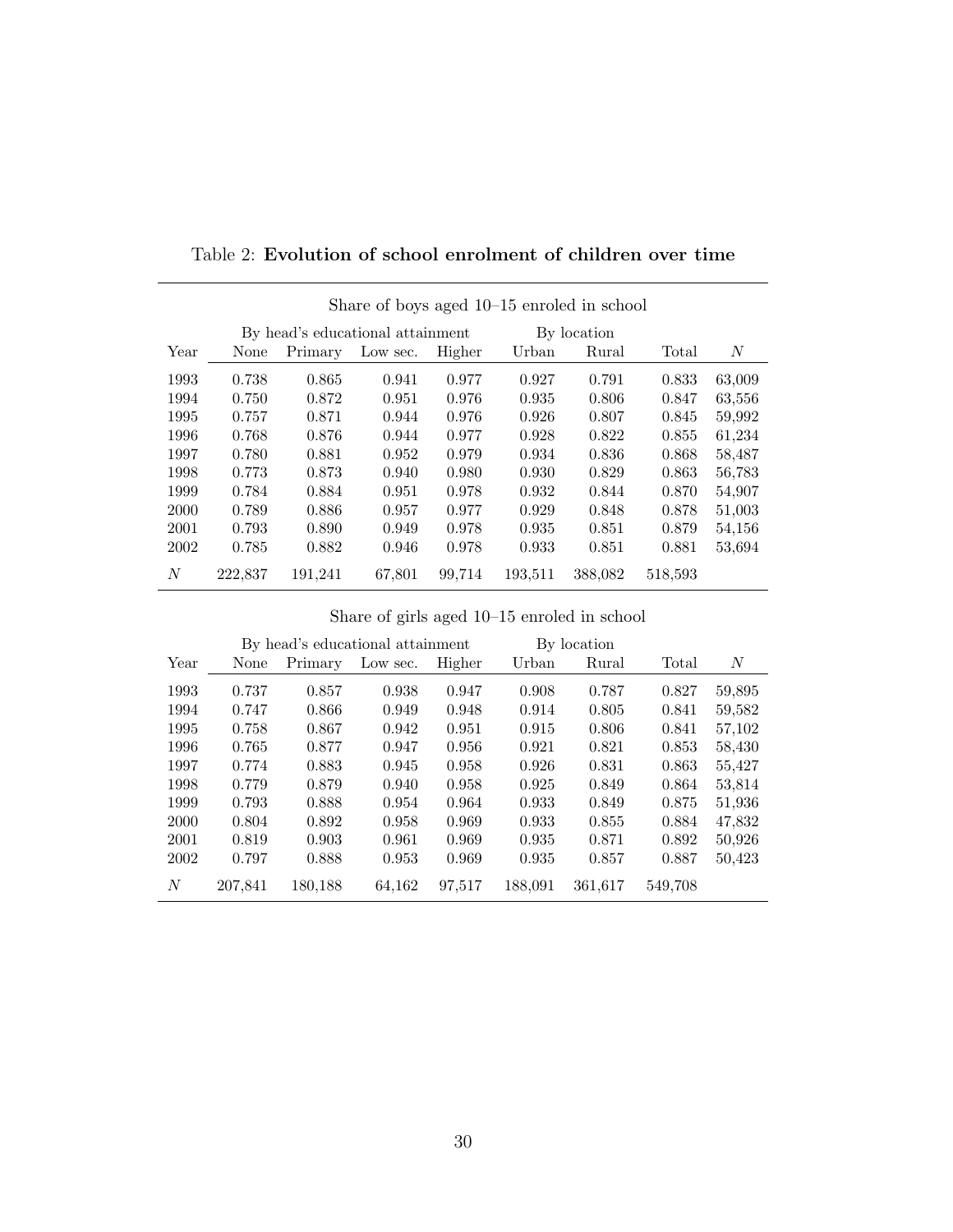| Variables               | No. obs. | Mean   | St.dev. | Min.     | Max.         |
|-------------------------|----------|--------|---------|----------|--------------|
| Market work             | 458406   | 0.123  | 0.328   | $\Omega$ | 1            |
| School enrolment        | 458406   | 0.859  | 0.348   | 0        | 1            |
| Household work          | 458406   | 0.028  | 0.166   | $\Omega$ | 1            |
| Staying idle            | 458406   | 0.048  | 0.215   | $\Omega$ | $\mathbf{1}$ |
| Female                  | 458406   | 0.486  | 0.500   | $\Omega$ | $\mathbf{1}$ |
| Age                     | 458406   | 12.455 | 1.706   | 10       | 15           |
| Female head             | 458406   | 0.081  | 0.272   | $\Omega$ | $\mathbf{1}$ |
| Household size          | 458406   | 5.727  | 1.815   | 1        | 22           |
| Rural                   | 458406   | 0.668  | 0.471   | 0        | 1            |
| Head's ed.: none        | 458406   | 0.381  | 0.486   | $\Omega$ | 1            |
| Head's ed.: primary     | 458406   | 0.328  | 0.470   | $\Omega$ | $\mathbf{1}$ |
| Head's ed.: secondary   | 458406   | 0.117  | 0.321   | $\Omega$ | 1            |
| Head's ed.: higher      | 458406   | 0.174  | 0.379   | 0        | 1            |
| Year                    | 1997.3   | 3.365  | 1993    | 2002     |              |
| TARIFF MEASURES:        |          |        |         |          |              |
| Tariff                  | 458406   | 5.416  | 3.086   | 0.176    | 14.900       |
| Tariff in agriculture   | 458406   | 4.309  | 3.235   | 0.000    | 13.668       |
| Tariff in mining        | 458406   | 0.055  | 0.078   | 0.000    | 1.090        |
| Tariff in manufacturing | 458406   | 1.052  | 0.932   | 0.023    | 6.744        |

<span id="page-30-0"></span>Table 3: **Descriptive statistics**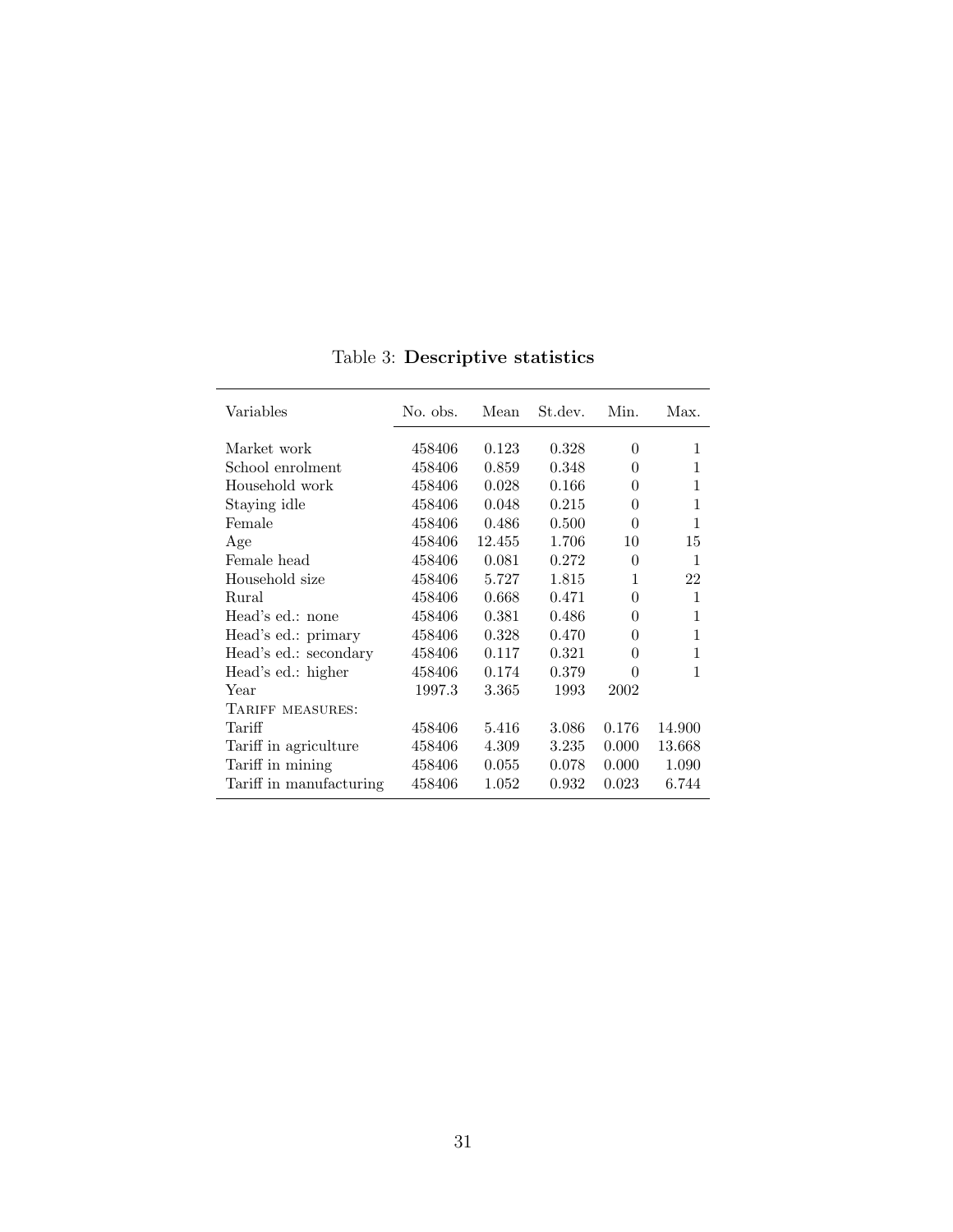|                          |             |              | Market work of children |                 |             |              |
|--------------------------|-------------|--------------|-------------------------|-----------------|-------------|--------------|
|                          | (1)         | (2)          | (3)                     | (4)             | (5)         | (6)          |
| Sample                   |             | Aged $10-15$ |                         | Aged $10-12$    |             | Aged $13-15$ |
|                          | <b>Boys</b> | Girls        | <b>Boys</b>             | Girls           | <b>Boys</b> | Girls        |
| MODEL A                  |             |              |                         |                 |             |              |
| Tariff                   | $0.0170**$  | $0.0122**$   | $0.0112**$              | $0.0078**$      | $0.0247**$  | $0.0179**$   |
|                          | (0.0019)    | (0.0014)     | (0.0017)                | (0.0011)        | (0.0027)    | (0.0024)     |
| Adj. R2                  | 0.156       | 0.108        | 0.067                   | 0.053           | 0.152       | 0.095        |
| MODEL B                  |             |              |                         |                 |             |              |
| Tariff $\times$          | $0.0179**$  | $0.0131**$   | $0.0120**$              | $0.0087**$      | $0.0257**$  | $0.0188**$   |
| Head's ed.: none         | (0.0020)    | (0.0015)     | (0.0017)                | (0.0012)        | (0.0027)    | (0.0026)     |
| Tariff $\times$          | $0.0155**$  | $0.0107**$   | $0.0098**$              | $0.0063**$      | $0.0229**$  | $0.0166**$   |
| Head's ed.: primary      | (0.0019)    | (0.0015)     | (0.0017)                | (0.0011)        | (0.0027)    | (0.0025)     |
| Tariff $\times$          | $0.0103**$  | $0.0082**$   | $0.0062**$              | $0.0057**$      | $0.0157**$  | $0.0115**$   |
| Head's ed.: secondary    | (0.0019)    | (0.0015)     | (0.0017)                | (0.0012)        | (0.0026)    | (0.0026)     |
| Tariff $\times$          | $0.0041*$   | $0.0031*$    | $0.0027\dagger$         | $0.0039**$      | $0.0067**$  | 0.0031       |
| Head's ed.: higher       | (0.0018)    | (0.0015)     | (0.0016)                | (0.0012)        | (0.0025)    | (0.0027)     |
| Adj. R2                  | 0.157       | 0.108        | 0.069                   | 0.054           | 0.154       | 0.097        |
| MODEL C                  |             |              |                         |                 |             |              |
| Tariff                   | 0.0010      | 0.0020       | 0.0005                  | $0.0021\dagger$ | 0.0016      | 0.0021       |
|                          | (0.0019)    | (0.0015)     | (0.0016)                | (0.0011)        | (0.0028)    | (0.0027)     |
| Tariff $\times$          | $0.0137**$  | $0.0087**$   | $0.0091**$              | $0.0048**$      | $0.0197**$  | $0.0137**$   |
| Rural                    | (0.0011)    | (0.0010)     | (0.0008)                | (0.0007)        | (0.0018)    | (0.0017)     |
| Adj. R2                  | 0.157       | 0.108        | 0.069                   | 0.054           | 0.154       | 0.096        |
| In all models:           |             |              |                         |                 |             |              |
| District fixed effects   | Yes         | Yes          | Yes                     | Yes             | Yes         | Yes          |
| Region×year interactions | Yes         | Yes          | Yes                     | Yes             | Yes         | Yes          |
| Nr. obs.                 | 235,393     | 223,013      | 122,834                 | 114,731         | 112,559     | 108,282      |
| Nr. districts            | 261         | 261          | 261                     | 261             | 261         | 261          |

# <span id="page-31-0"></span>Table 4: **Pooled results on child work and tariff protection**

*Notes*: All models were estimated by OLS, weighted by sampling weights. Further controls include age dummies, household size, and dummies on heads' education, female head, and rural. Robust standard errors (clustered at district level) are reported in parentheses. \*,\*\*,† denote significance at the 1, 5, and 10% level.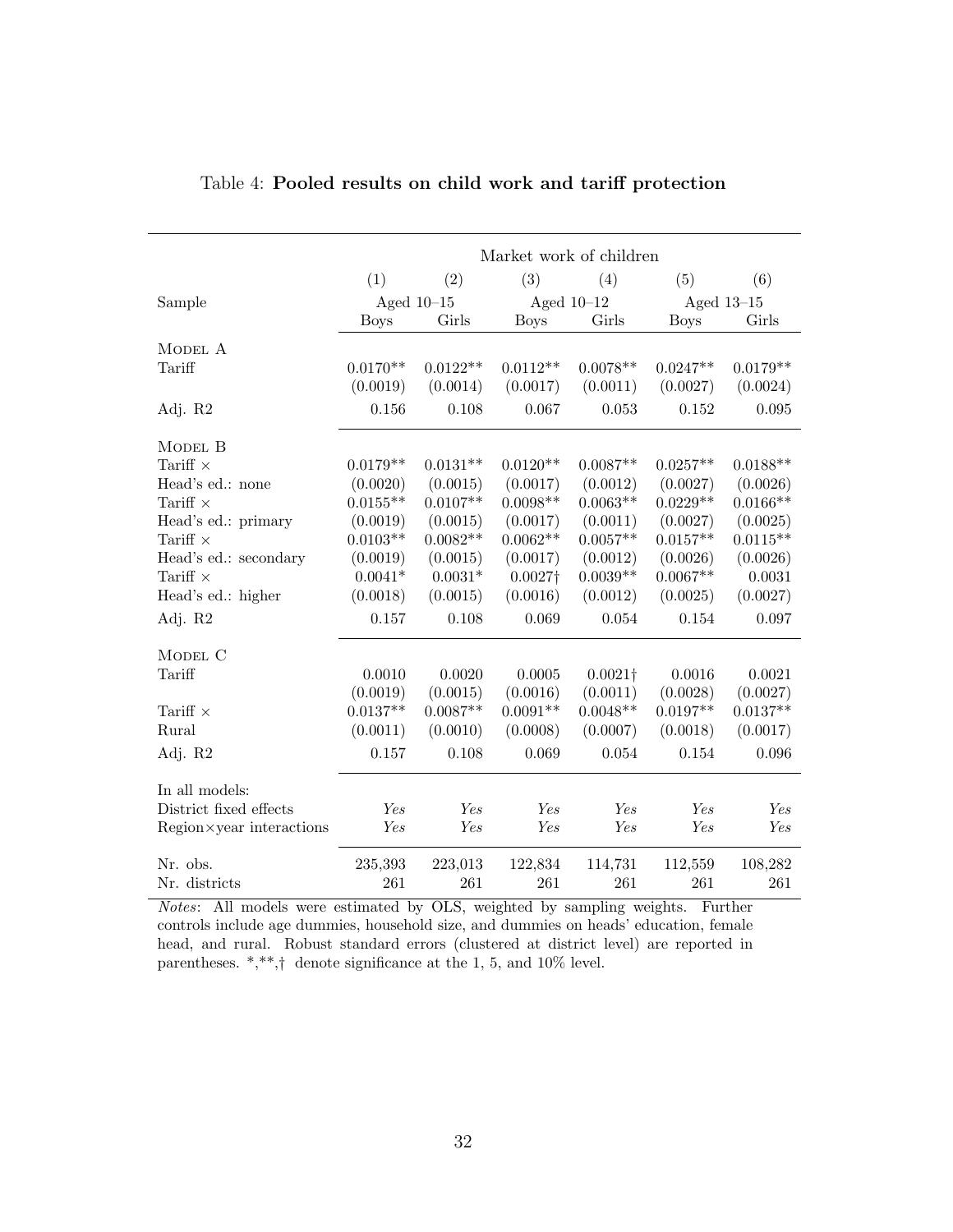|                          |             |              | School enrolment of children |                  |             |              |
|--------------------------|-------------|--------------|------------------------------|------------------|-------------|--------------|
| Sample                   |             | Aged $10-15$ | Aged $10-12$                 |                  |             | Aged $13-15$ |
|                          | <b>Boys</b> | Girls        | <b>Boys</b>                  | Girls            | <b>Boys</b> | Girls        |
| MODEL A                  |             |              |                              |                  |             |              |
| Tariff                   | $-0.0047**$ | $-0.0032*$   | $-0.0010$                    | $-0.0012$        | $-0.0095**$ | $-0.0065**$  |
|                          | (0.0015)    | (0.0015)     | (0.0011)                     | (0.0012)         | (0.0025)    | (0.0027)     |
| Adj. R2                  | 0.184       | 0.191        | 0.049                        | 0.048            | 0.185       | 0.179        |
| MODEL B                  |             |              |                              |                  |             |              |
| Tariff $\times$          | $-0.0055**$ | $-0.0040**$  | $-0.0018$                    | $-0.0025\dagger$ | $-0.0104**$ | $-0.0072**$  |
| Head's ed.: none         | (0.0016)    | (0.0016)     | (0.0012)                     | (0.0013)         | (0.0027)    | (0.0028)     |
| Tariff $\times$          | $-0.0034**$ | $-0.0019$    | 0.0002                       | 0.0007           | $-0.0081**$ | $-0.0056*$   |
| Head's ed.: primary      | (0.0015)    | (0.0014)     | (0.0011)                     | (0.0012)         | (0.0026)    | (0.0026)     |
| Tariff $\times$          | $-0.0006$   | 0.0020       | 0.0012                       | 0.0013           | $-0.0026$   | 0.0029       |
| Head's ed.: secondary    | (0.0014)    | (0.0014)     | (0.0012)                     | (0.0012)         | (0.0025)    | (0.0025)     |
| Tariff $\times$          | $0.0030*$   | $0.0066**$   | 0.0019                       | 0.0014           | 0.0039      | 0.0117       |
| Head's ed.: higher       | (0.0015)    | (0.0017)     | (0.0012)                     | (0.0013)         | (0.0026)    | (0.0029)     |
| Adj. R2                  | 0.185       | 0.192        | 0.050                        | 0.048            | 0.186       | 0.180        |
| MODEL C                  |             |              |                              |                  |             |              |
| Tariff                   | 0.0022      | 0.0018       | 0.0015                       | 0.0010           | 0.0030      | 0.0022       |
|                          | (0.0017)    | (0.0017)     | (0.0013)                     | (0.0013)         | (0.0029)    | (0.0031)     |
| Tariff $\times$          | $-0.0059**$ | $-0.0043**$  | $-0.0021**$                  | $-0.0019**$      | $-0.0107**$ | $-0.0075**$  |
| Rural                    | (0.0009)    | (0.0010)     | (0.0007)                     | (0.0006)         | (0.0017)    | (0.0019)     |
| Adj. R2                  | 0.185       | 0.191        | 0.050                        | 0.048            | 0.186       | 0.179        |
| In all models:           |             |              |                              |                  |             |              |
| District fixed effects   | Yes         | Yes          | Yes                          | Yes              | Yes         | Yes          |
| Region×year interactions | Yes         | Yes          | Yes                          | Yes              | Yes         | Yes          |
| Nr. obs.                 | 235,393     | 223,013      | 122,834                      | 114,731          | 112,559     | 108,282      |
| Nr. districts            | 261         | 261          | 261                          | 261              | 261         | 261          |

## <span id="page-32-0"></span>Table 5: **Pooled results on child schooling and tariff protection**

*Notes*: All models were estimated by OLS, weighted by sampling weights. Further controls include age dummies, household size, and dummies on heads' education, female head, and rural. Robust standard errors (clustered at district level) are reported in parentheses. \*,\*\*,† denote significance at the 1, 5, and 10% level.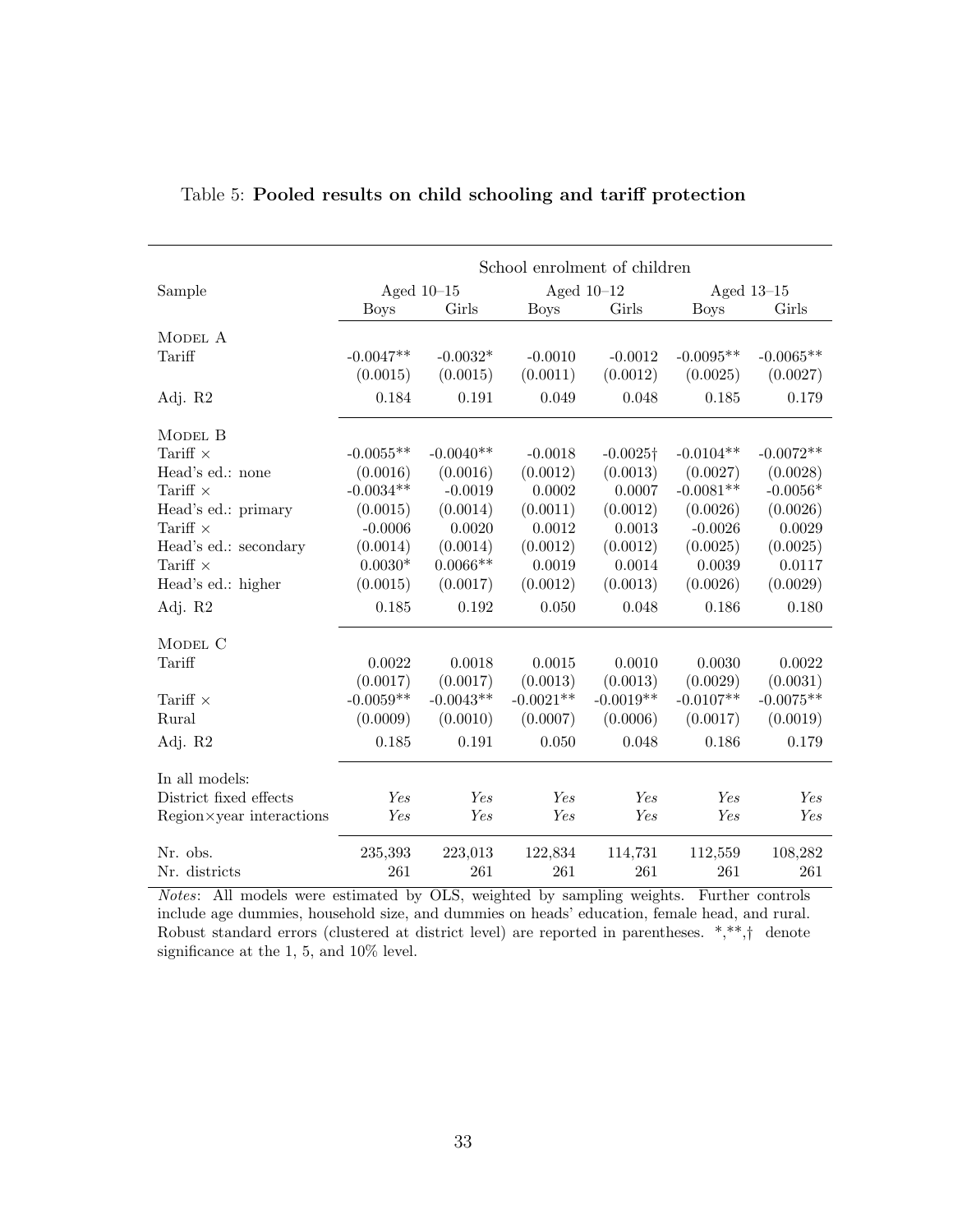|                                                                            |                          |                        | Labour shares weighted tariffs |                                              |                        |                        | GRDP shares weighted tariffs |                         |
|----------------------------------------------------------------------------|--------------------------|------------------------|--------------------------------|----------------------------------------------|------------------------|------------------------|------------------------------|-------------------------|
|                                                                            | $\widehat{\Xi}$          | $\widehat{\infty}$     | $\odot$                        | $\bigoplus$                                  | $\widetilde{E}$        | $\odot$                | $\widehat{\mathcal{L}}$      | $\circledast$           |
|                                                                            | $_{\rm{RF}}$             | FE                     | EE                             | Ë                                            | RE                     | EE                     | E                            | EE                      |
| Tariffs                                                                    | $0.0151**$<br>(0.0010)   | (0.0013)<br>$0.0128**$ | $0.0113**$<br>(0.0014)         | $0.0108**$<br>(0.0024)                       | $0.0111**$<br>(0.0016) | $0.0111**$<br>(0.0020) | $0.0062**$<br>(0.0020)       | $0.0155**$<br>(0.0040)  |
| Lagged tariffs                                                             |                          |                        |                                | 0.0030<br>(0.0023)                           |                        |                        |                              | (0.0030)<br>$0.0056 -$  |
| Average age                                                                |                          |                        | $0.0352*$<br>(0.0143)          | $0.0364*$<br>(0.0152)                        |                        |                        | (0.0156)<br>$0.0273 +$       | $0.0406*$<br>(0.0165)   |
| Share of girls                                                             |                          |                        | $-0.0964*$<br>(0.0463)         | $-0.0735$<br>(0.0479)                        |                        |                        | $-0.0638$<br>(0.0490)        | -0.0407<br>(0.0513)     |
| Share of hh-heads w/o education                                            |                          |                        | $0.1288**$<br>(0.0290)         | $0.1250**$<br>(0.0319)                       |                        |                        | $0.1486**$<br>(0.0330)       | $0.1763**$<br>(0.0345)  |
| Adult literacy                                                             |                          |                        | $-0.1589**$<br>(0.0585)        | $-0.1762*$<br>(0.0698)                       |                        |                        | $0.1916**$<br>(0.0723)       | $-0.0493$<br>(0.0807)   |
| Rural share                                                                |                          |                        | $0.0503*$<br>(0.0207)          | $0.0614**$<br>(0.0214)                       |                        |                        | $0.0435*$<br>(0.0219)        | $0.0614***$<br>(0.0229) |
| District fixed effects                                                     | $N_o$                    | Yes                    | $\overline{Yes}$               | $\overline{Yes}$                             | $N_o$                  | Yes                    | $\overline{Yes}$             | Yes                     |
| Region × year interactions                                                 | $N{\mskip -1.5mu\sigma}$ | $N\!o$                 | $Yes$                          | Yes                                          | $\sqrt{O}$             | $N_o$                  | $Yes$                        | Yes                     |
| Observations                                                               | 1044                     | 1044                   | 1044                           | 783                                          | 976                    | 976                    | 976                          | 732                     |
| Nr. districts                                                              | 261                      | 261                    | 261                            | 261                                          | 244                    | 244                    | 244                          | 244                     |
| R-squared (within)                                                         | 0.55                     | 0.55                   | 0.61                           | 0.55                                         | 0.50                   | 0.50                   | 75.0                         | 0.52                    |
| $10\%$ level<br>Notes: All models include<br>significance at the 1, 5, and | time dummy variables.    |                        |                                | Standard errors are reported in parentheses. |                        | $* * * +$              | denote                       |                         |

Table 6: Child market work and tariff protection in the district panel (10-15 year olds) Table 6: Child market work and tariff protection in the district panel  $(10-15 \text{ year olds})$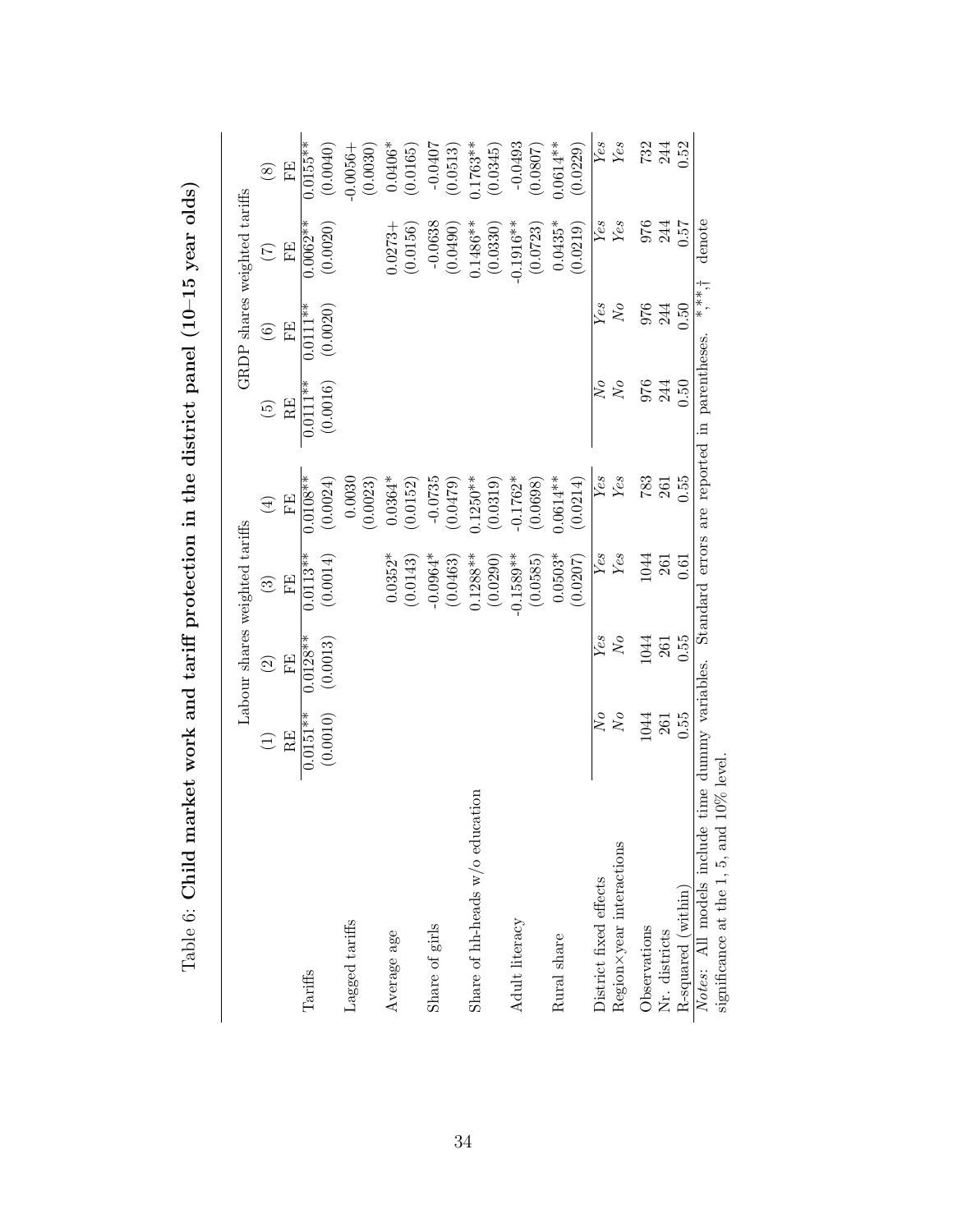|                                                                                                                           |                                                | Labour shares weighted tariffs |                |             |                                             | GRDP shares weighted tariffs |                 |             |
|---------------------------------------------------------------------------------------------------------------------------|------------------------------------------------|--------------------------------|----------------|-------------|---------------------------------------------|------------------------------|-----------------|-------------|
|                                                                                                                           | $\left( \begin{matrix} 1 \end{matrix} \right)$ | $\widehat{\mathfrak{D}}$       | $\widehat{S}$  | $\bigoplus$ | $\widetilde{E}$                             | $\odot$                      | $\widehat{\Xi}$ | $\circledS$ |
| $\Delta$ Tariffs                                                                                                          | $0.0094**$                                     | $0.0078**$                     | $-8500.0$      | 0.0096      | $0.0073**$                                  | $0.0102**$                   | 0.0069          | $0.0184*$   |
|                                                                                                                           | (0.0018)                                       | (0.0024)                       | (0.0026)       | 0.0059      | (0.0026)                                    | (0.0037)                     | (0.0044)        | (0.0087)    |
| Tariffs                                                                                                                   |                                                | $-0.0013$                      | 0.0020         | 0.0046      |                                             | 0.0021                       | 0.0020          | 0.0074      |
|                                                                                                                           |                                                | (0.0013)                       | (0.0019)       | (0.0032)    |                                             | (0.0019)                     | (0.0031)        | (0.0047)    |
| AAverage age                                                                                                              | $0.0531**$                                     | $0.0532***$                    | $0.0562***$    | $0.0562**$  | $0.0528**$                                  | $0.0526**$                   | $0.0566***$     | $0.0619**$  |
|                                                                                                                           | (0.0135)                                       | (0.0135)                       | (0.0134)       | (0.0137)    | (0.0141)                                    | [0.0141]                     | (0.0148)        | (0.0152)    |
| AShare of girls                                                                                                           | $-70.0$                                        | $-0.0792 -$                    | $-0.0839*$     | $-0.0894*$  | $-0.0880*$                                  | $-0.0873*$                   | $-0.0845-$      | 0.0806-     |
|                                                                                                                           | (0.0427)                                       | (0.0427)                       | (0.0425)       | (0.0437)    | (0.0443)                                    | [0.0443]                     | (0.0467)        | (0.0472)    |
| $\Delta$ Share of hh-heads w/o education                                                                                  | $0.1378**$                                     | $0.1363**$                     | $0.1399**$     | $0.1368**$  | $0.1497***$                                 | $0.1515***$                  | $0.1600**$      | $0.1625**$  |
|                                                                                                                           | (0.0286)                                       | (0.0286)                       | (0.0287)       | (0.0291)    | (0.0298)                                    | (0.0299)                     | (0.0313)        | (0.0318)    |
| AAdult literacy                                                                                                           | $-0.2026**$                                    | $0.1966**$                     | $-0.1692*$     | $-0.1801**$ | $-0.1874***$                                | $-0.1928**$                  | $-0.1490*$      | $-0.1645*$  |
|                                                                                                                           | (0.0620)                                       | (0.0623)                       | (0.0660)       | (0.0672)    | (0.0654)                                    | (0.0656)                     | (0.0725)        | (0.0736)    |
| $\Delta \text{Rural share}$                                                                                               | $0.0576**$                                     | $0.0565***$                    | $0.0601***$    | $0.0670**$  | $0.0481*$                                   | $0.0489*$                    | $0.0572*$       | $0.0607***$ |
|                                                                                                                           | (0.0206)                                       | (0.0206)                       | (0.0207)       | (0.0214)    | (0.0213)                                    | (0.0213)                     | (0.0222)        | 0.0229      |
| $Region \times year$ interactions                                                                                         | Yes                                            | Yes                            | Yes            | Yes         | Yes                                         | Yes                          | Yes             | Yes         |
| Initial conditions                                                                                                        | $_{\rm N_o}^{\rm o}$                           | $N \ensuremath{\mathit{o}}$    | Yes            | Yes         | $\overline{N}$                              | $N_o$                        | Yes             | Yes         |
| Initial conditions×year interactions                                                                                      |                                                | $\overline{N}$                 | $\overline{N}$ | Yes         | $N_o$                                       | $\overline{N}$               | N <sub>o</sub>  | Yes         |
| Observations                                                                                                              | 783                                            | 783                            | 783            | 783         | 732                                         | 732                          | 684             | 684         |
| Nr. districts                                                                                                             | 261                                            | 261                            | 261            | 261         | 244                                         | 244                          | 228             | 228         |
| R-squared (within)                                                                                                        | 0.20                                           | 0.20                           | 0.22           | 0.24        | 0.18                                        | 0.19                         | 0.20            | 0.23        |
| <i>Notes</i> : Initial conditions are 1993 labour/GRDP shares (for $\prime$                                               |                                                |                                | TCDDP          |             | of agriculture, mining, manufacturing, con- |                              |                 |             |
| struction, trade, and transport (with utilities as reference group) and adult literacy rate in districts. Standard errors |                                                |                                |                |             |                                             |                              |                 |             |
| are reported in parentheses. *,**,+ denote significance at the 1, 5, and $10\%$ level                                     |                                                |                                |                |             |                                             |                              |                 |             |

Table 7: Difference estimates and test for exogeneity, child market work  $(10-15 \text{ year olds})$ 

Table 7: Difference estimates and test for exogeneity, child market work (10-15 year olds)

<span id="page-34-0"></span>35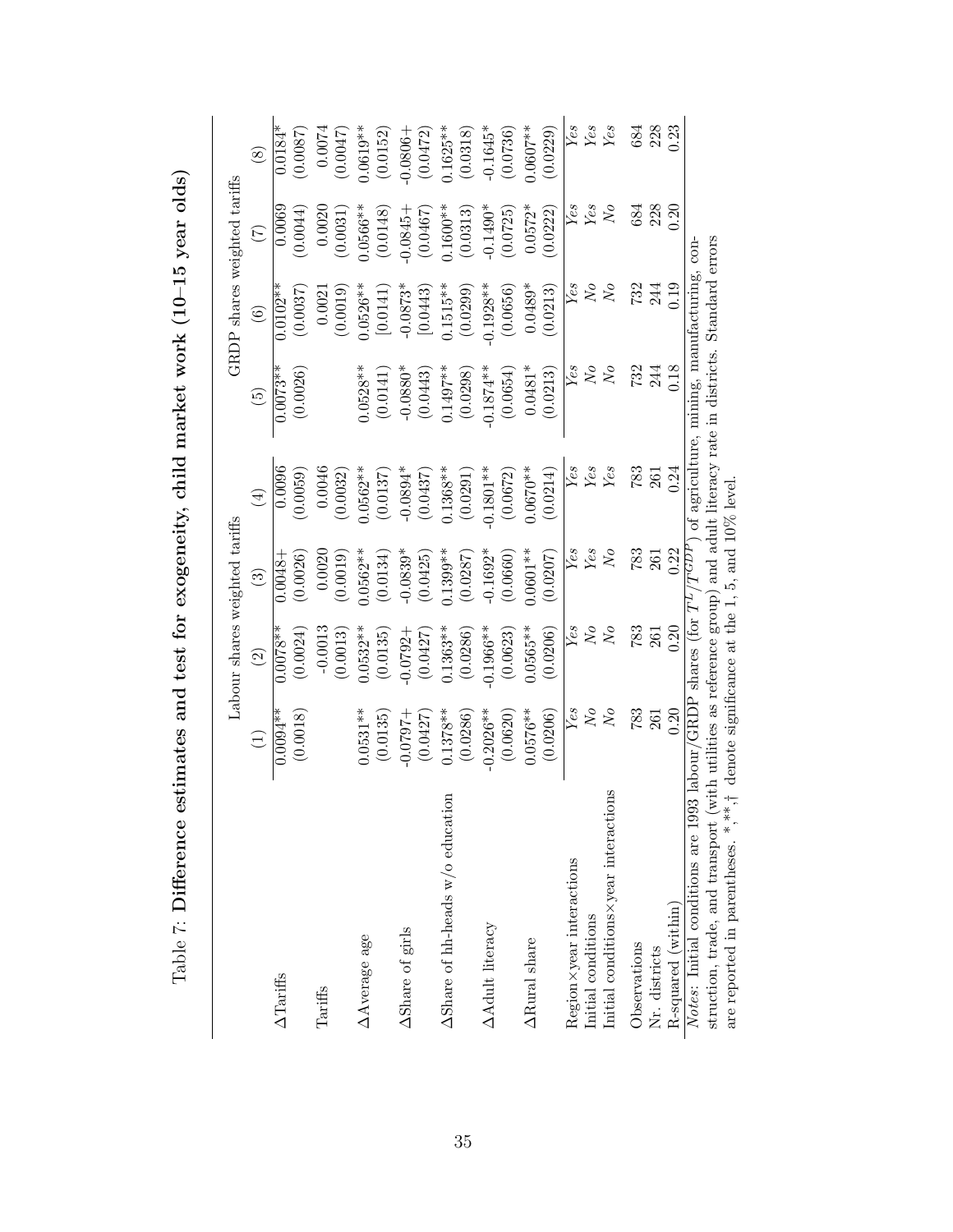

<span id="page-35-0"></span>Figure 1: Tariff reductions in Indonesia



<span id="page-35-1"></span>Figure 2: Tariff reductions by sectors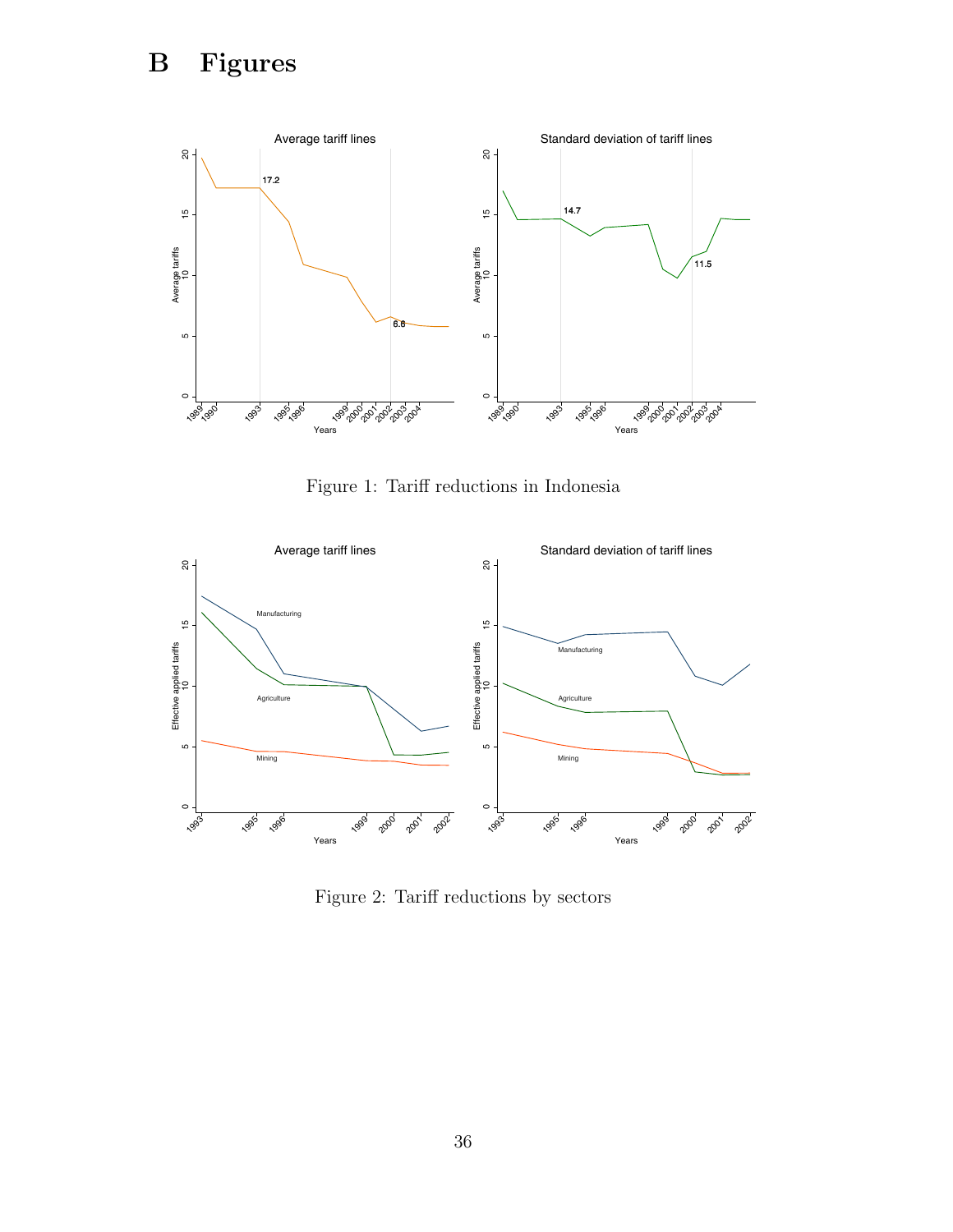

<span id="page-36-0"></span>Figure 3: Tariff levels and reductions



<span id="page-36-1"></span>Figure 4: Work of children, by gender and age group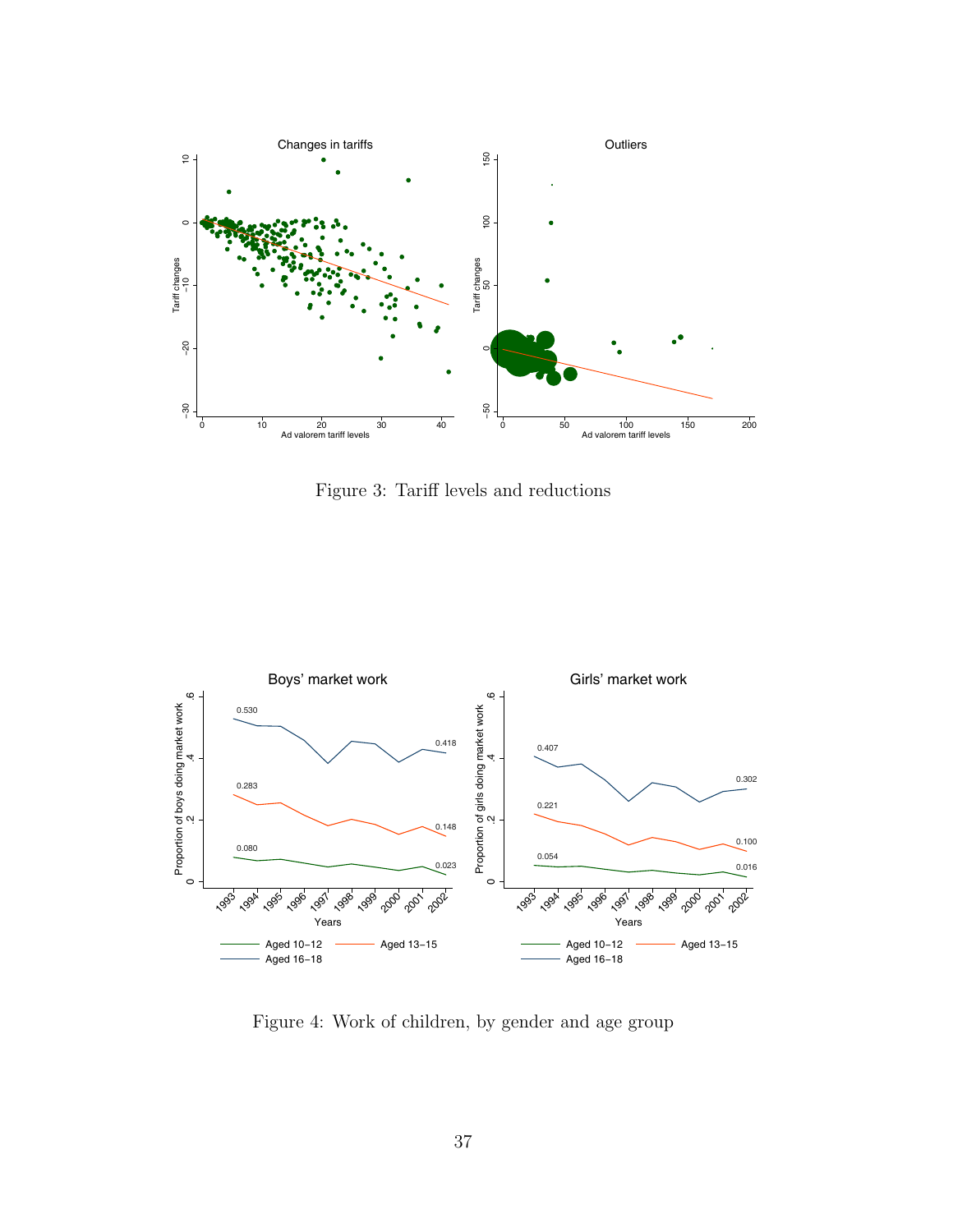

<span id="page-37-0"></span>Figure 5: Sectoral distribution of child work



<span id="page-37-1"></span>Figure 6: School enrolment of children, by gender and age group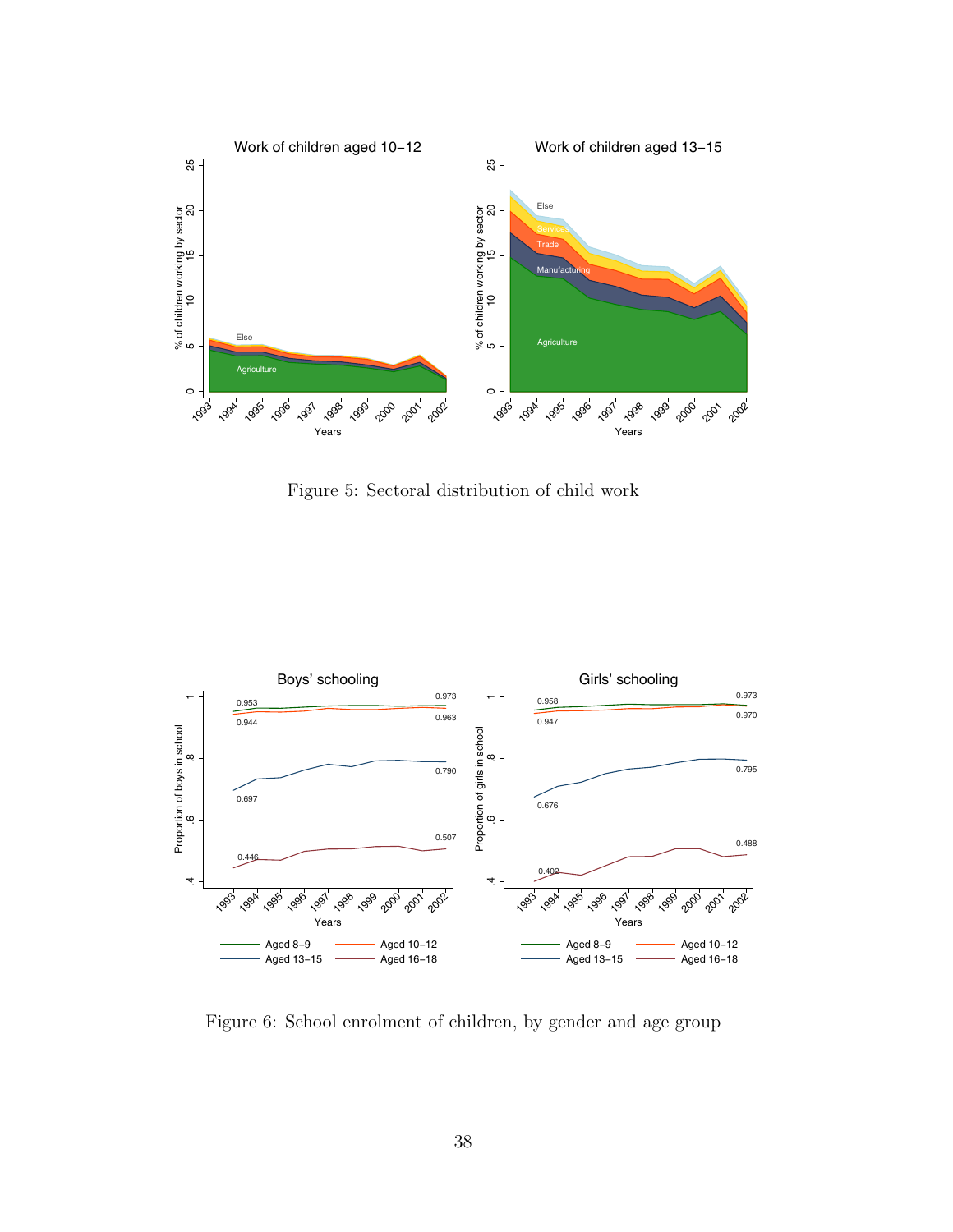

<span id="page-38-0"></span>Figure 7: Evolution of tariff protection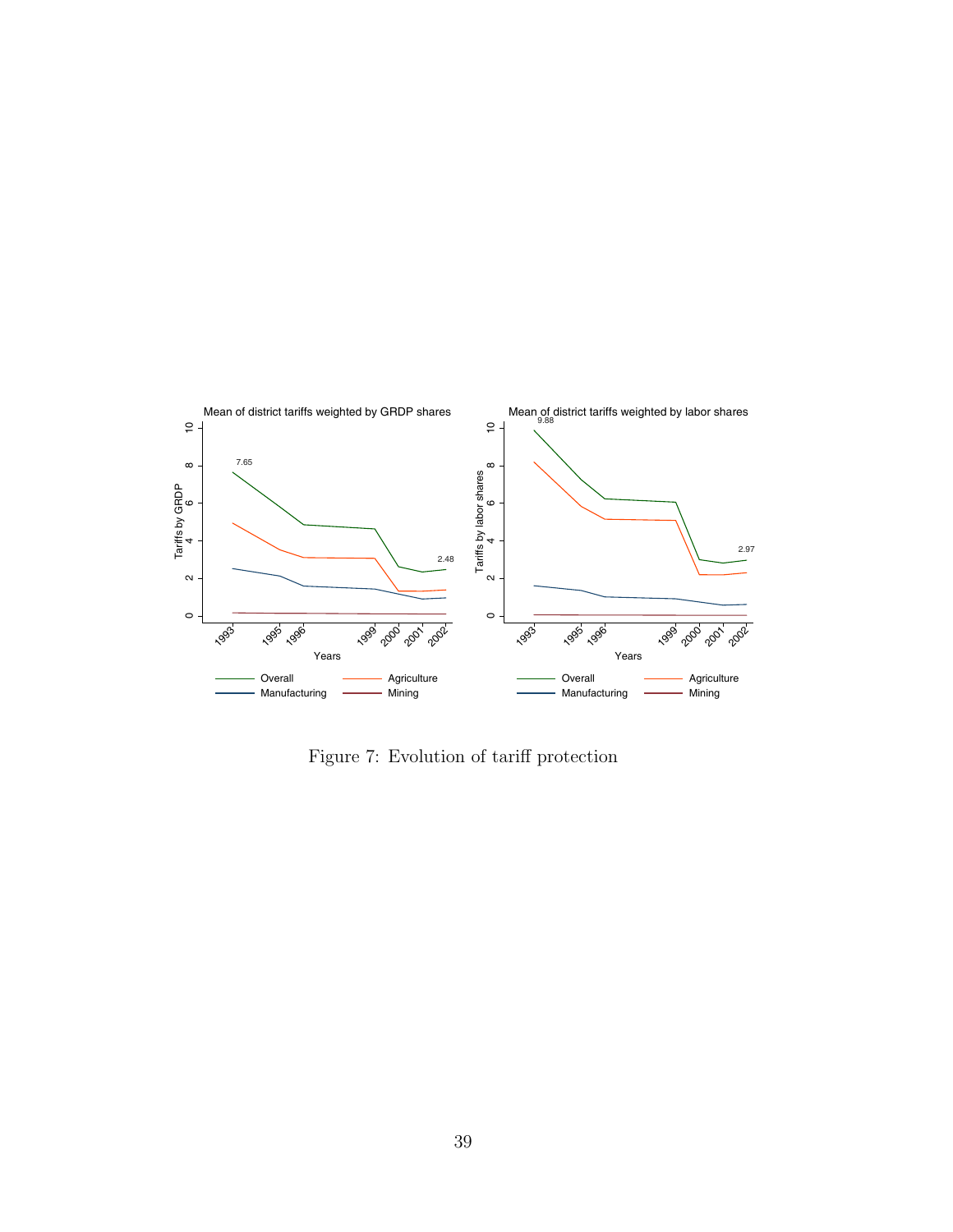

<span id="page-39-0"></span>Figure 8: Geographic variation in tariff reduction, by region and province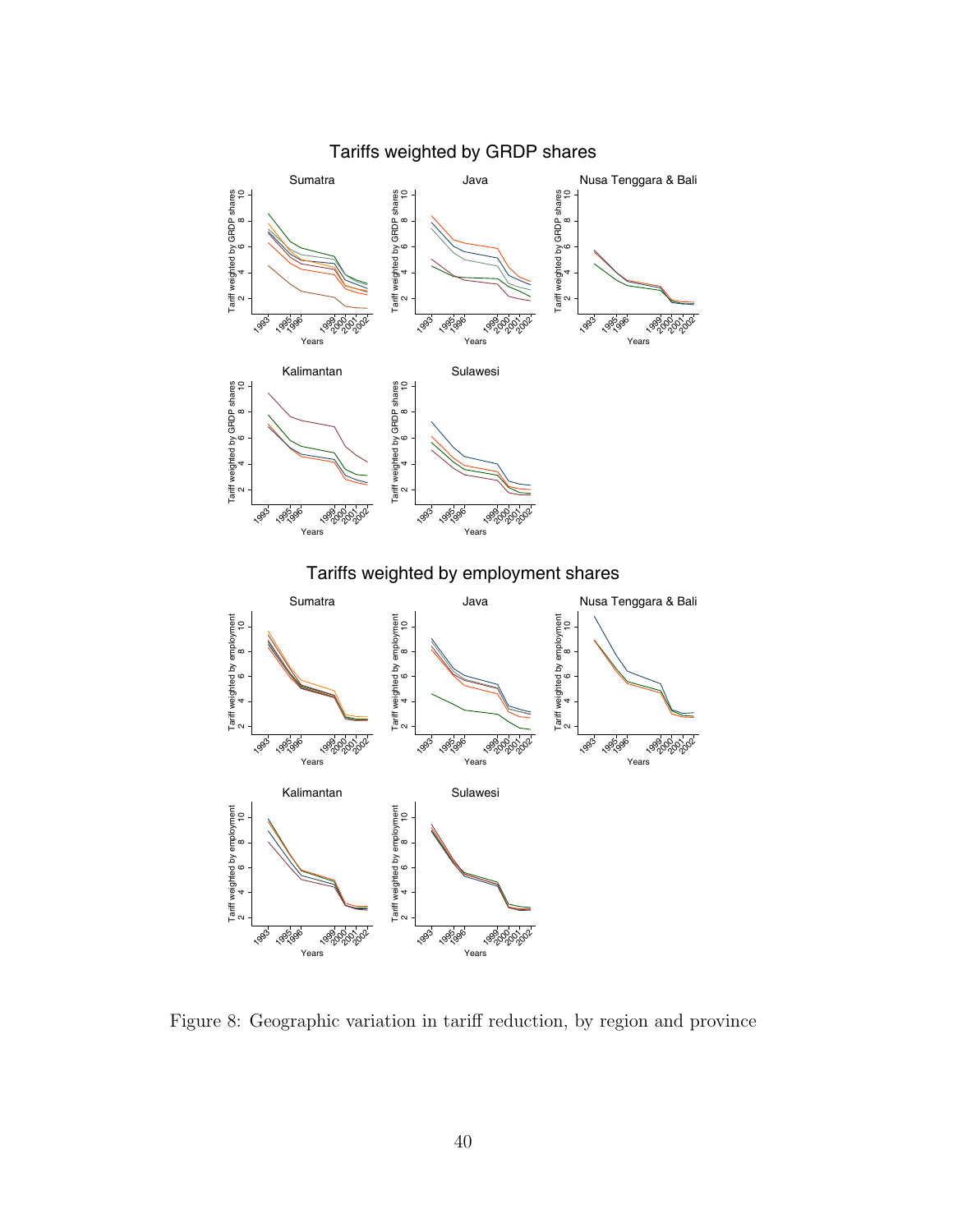

<span id="page-40-0"></span>Figure 9: Initial district conditions and change in child work 1993-2002



<span id="page-40-1"></span>Figure 10: Initial district sector composition and change in district GDP 1993- 2000